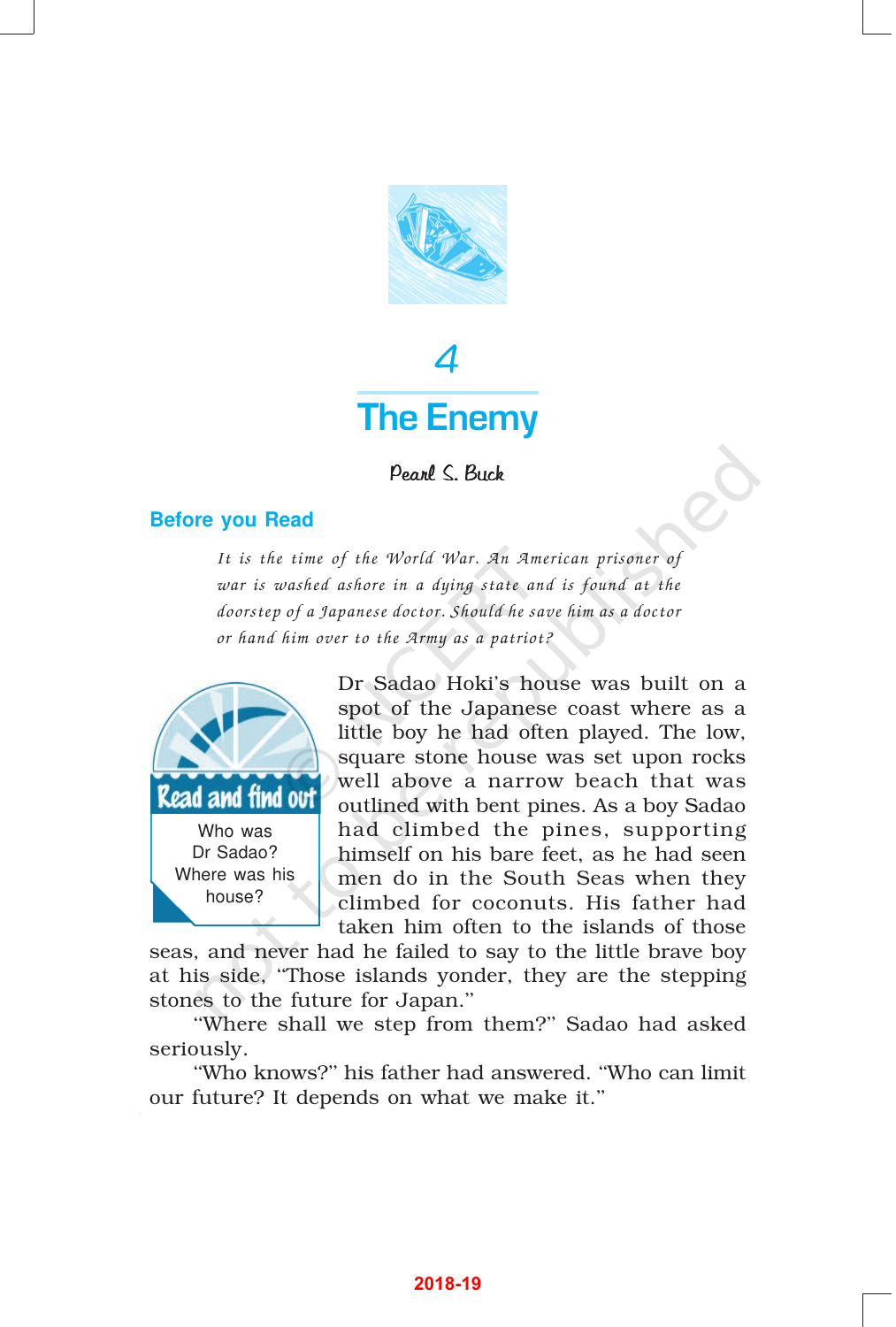Sadao had taken this into his mind as he did everything his father said, his father who never joked or played with him but who spent infinite pains upon him who was his only son. Sadao knew that his education was his father's chief concern. For this reason he had been sent at twenty-two to America to learn all that could be learned of surgery and medicine. He had come back at thirty, and before his father died he had seen Sadao become famous not only as a surgeon but as a scientist. Because he was perfecting a discovery which would render wounds entirely clean, he had not been sent abroad with the troops. Also, he knew, there was some slight danger that the old General might need an operation for a condition for which he was now being treated medically, and for this possibility Sadao was being kept in Japan.

Clouds were rising from the ocean now. The unexpected warmth of the past few days had at night drawn heavy fog from the cold waves. Sadao watched mists hide outlines of a little island near the shore and then come creeping up the beach below the house, wreathing around the pines. In a few minutes fog would be wrapped about the house too. Then he would go into the room where Hana, his wife, would be waiting for him with the two children.

But at this moment the door opened and she looked out, a dark-blue woollen haori<sup>1</sup> over her kimono. She came to him affectionately and put her arm through his as he stood, smiled and said nothing. He had met Hana in America, but he had waited to fall in love with her until he was sure she was Japanese. His father would never have received her unless she had been pure in her race. He wondered often whom he would have married if he had not met Hana, and by what luck he had found her in the most casual way, by chance literally, at an American professor's house. The professor and his wife had been kind people anxious to do something for their few foreign students, and the students, though bored, had accepted this kindness. Sadao had often told Hana how nearly he had not gone to Professor Harley's house that night — the rooms

<sup>1</sup> haori: a loose outer garment worn over the kimono.

*The Enemy* 25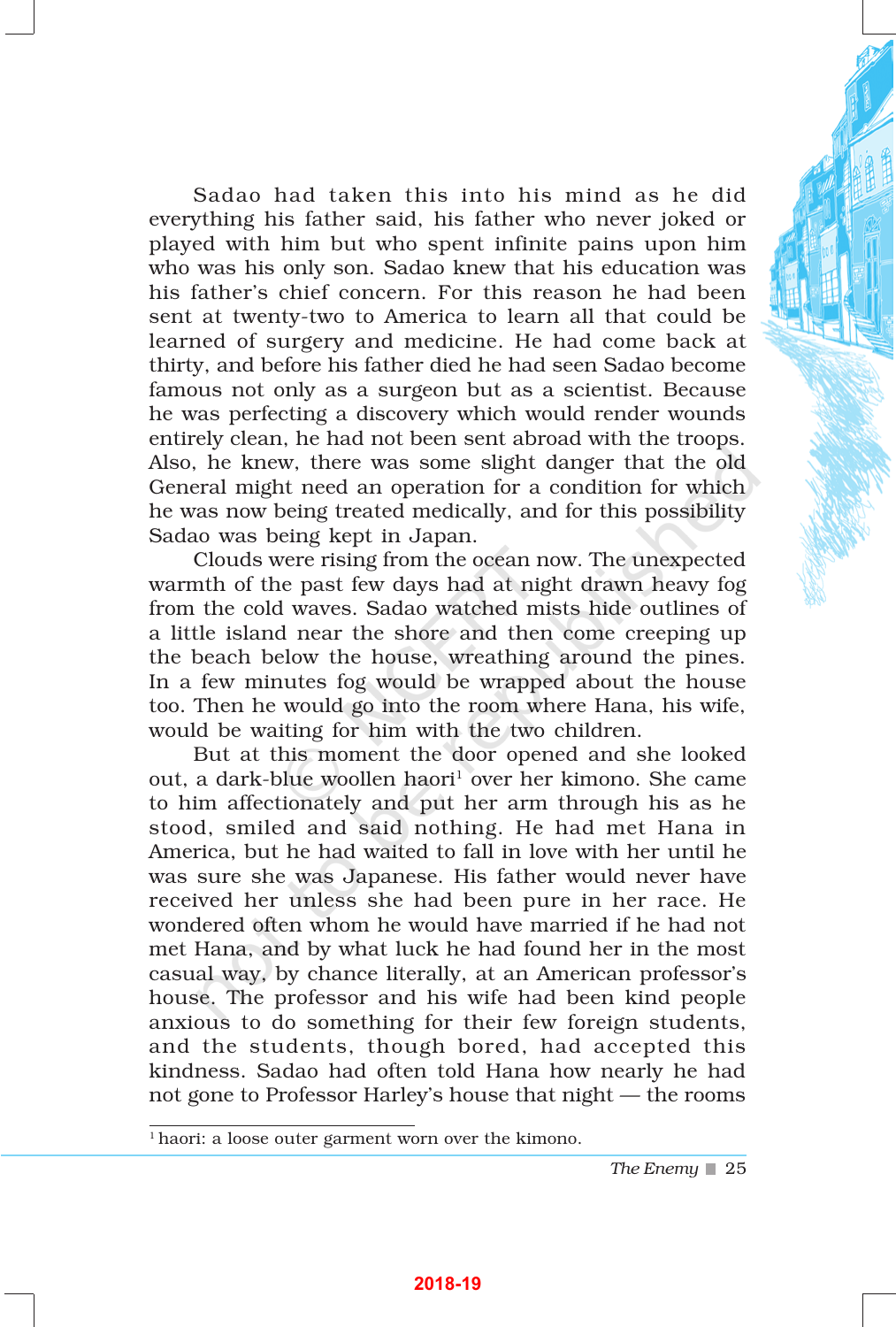were so small, the food so bad, the professor's wife so voluble. But he had gone and there he had found Hana, a new student, and had felt he would love her if it were at all possible.

Now he felt her hand on his arm and was aware of the pleasure it gave him, even though they had been married years enough to have the two children. For they had not married heedlessly in America. They had finished their work at school and had come home to Japan, and when his father had seen her the marriage had been arranged in the old Japanese way, although Sadao and Hana had talked everything over beforehand. They were perfectly happy. She laid her cheek against his arm.

> It was at this moment that both of them saw something black come out of the mists. It was a man. He was flung up out of the  $ocean$  — flung, it seemed, to his feet by a breaker. He staggered a few steps, his body outlined against the mist, his arms above his head. Then the curled mists hid him again.

> ''Who is that?'' Hana cried. She dropped Sadao's arm and they both leaned over the railing of the veranda. Now they saw him again. The man was on his hands and knees

crawling. Then they saw him fall on his face and lie there.

''A fisherman perhaps,'' Sadao said, ''washed from his boat.'' He ran quickly down the steps and behind him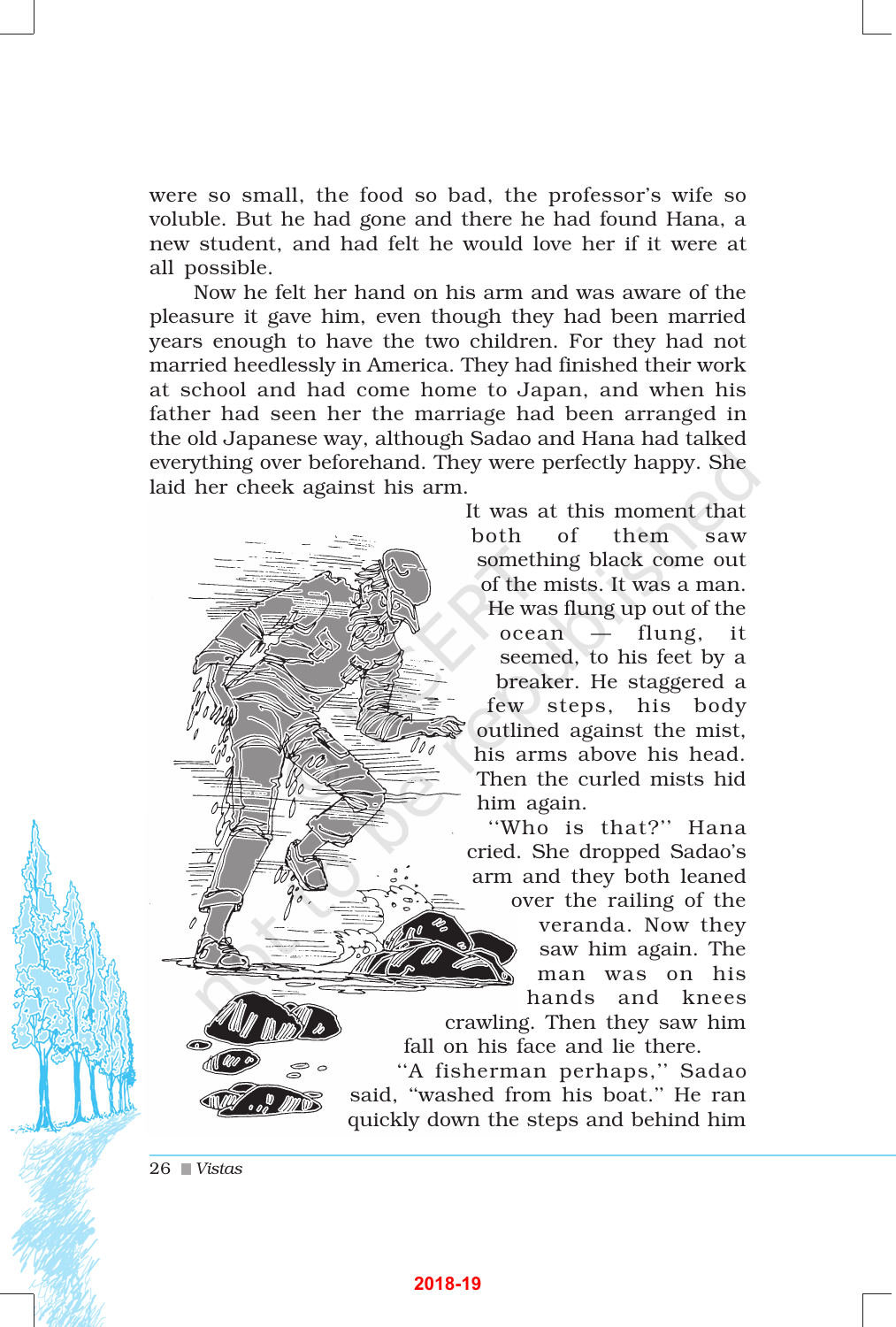Hana came, her wide sleeves flying. A mile or two away on either side there were fishing villages, but here was only the bare and lonely coast, dangerous with rocks. The surf beyond the beach was spiked with rocks. Somehow the man had managed to come through them — he must be badly torn.

They saw when they came toward him that indeed it was so. The sand on one side of him had already a stain of red soaking through.

''He is wounded,'' Sadao exclaimed. He made haste to the man, who lay motionless, his face in the sand. An old cap stuck to his head soaked with sea water. He was in wet rags of garments. Sadao stopped, Hana at his side, and turned the man's head. They saw the face.

"A white man!" Hana whispered.

Yes, it was a white man. The wet cap fell away and there was his wet yellow hair, long, as though for many weeks it had not been cut, and upon his young and tortured

face was a rough yellow beard. He was unconscious and knew nothing that they did for him.

Now Sadao remembered the wound, and with his expert fingers he began to search for it. Blood flowed freshly at his touch. On the right side of his lower back Sadao saw that a gun wound had been reopened. The flesh was blackened with powder. Sometime, not many days ago, the man had been shot and had not been tended. It was bad chance that the rock had struck the wound.



''Oh, how he is bleeding!'' Hana whispered again in a solemn voice. The mists screened them now completely, and at this time of day no one came by. The fishermen had gone home and even the chance beachcombers would have considered the day at an end.

''What shall we do with this man?'' Sadao muttered. But his trained hands seemed of their own will to be doing what they could to stanch the fearful bleeding. He packed

*The Enemy* ■ 27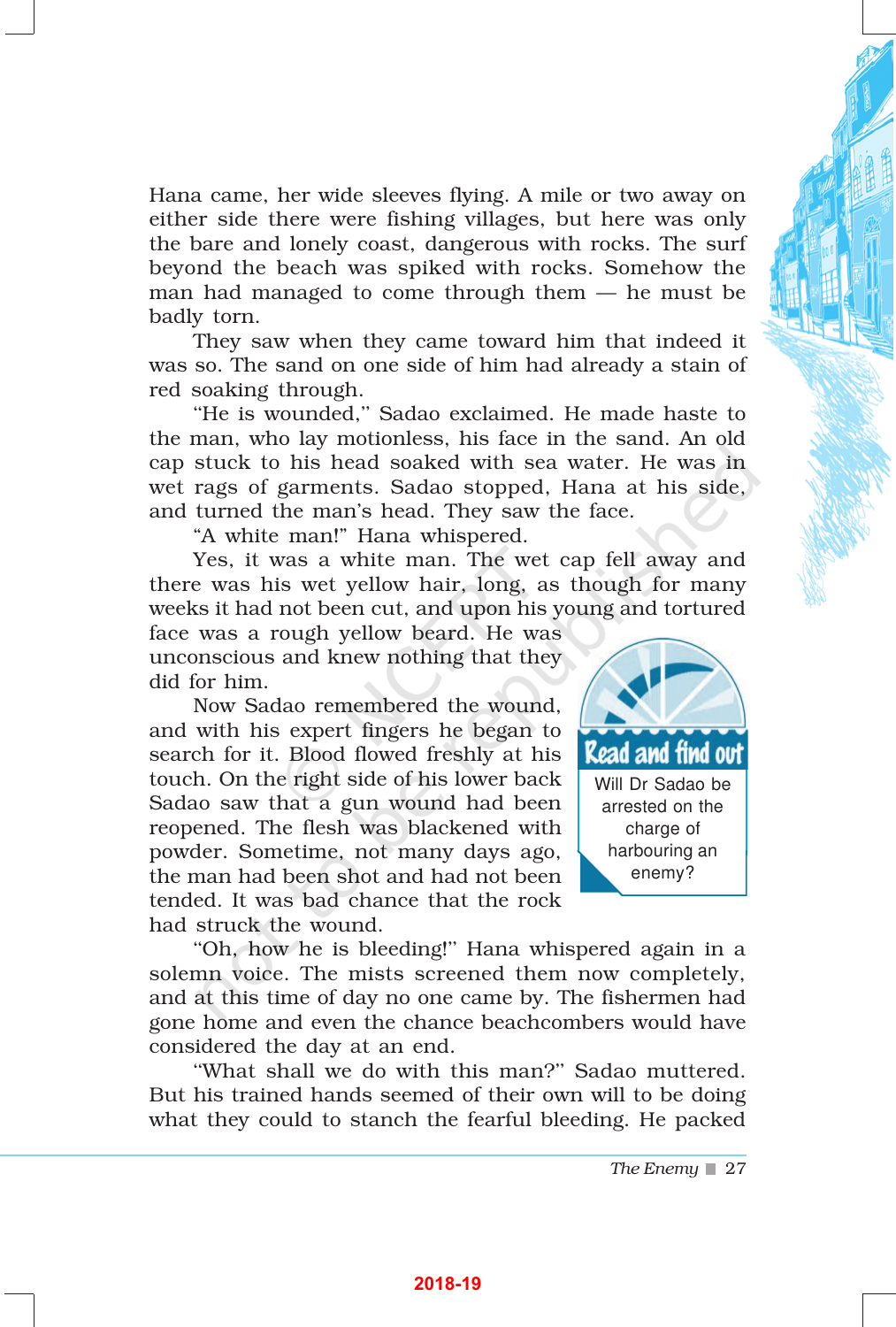the wound with the sea moss that strewed the beach. The man moaned with pain in his stupor but he did not awaken.

''The best thing that we could do would be to put him back in the sea,'' Sadao said, answering himself.

Now that the bleeding was stopped for the moment he stood up and dusted the sand from his hands.

''Yes, undoubtedly that would be best,'' Hana said steadily. But she continued to stare down at the motionless man.

''If we sheltered a white man in our house we should be arrested and if we turned him over as a prisoner, he would certainly die,'' Sadao said.

''The kindest thing would be to put him back into the sea,'' Hana said. But neither of them moved. They were staring with a curious repulsion upon the inert figure.

''What is he?'' Hana whispered.

''There is something about him that looks American,'' Sadao said. He took up the battered cap. Yes, there, almost gone, was the faint lettering. ''A sailor,'' he said, ''from an American warship.'' He spelled it out: ''U.S. Navy.'' The man was a prisoner of war!

"He has escaped." Hana cried softly, "and that is why he is wounded.''

''In the back,'' Sadao agreed.

They hesitated, looking at each other. Then Hana said with resolution:

"Come, are we able to put him back into the sea?"

"If I am able, are you?" Sadao asked.

"No," Hana said, "But if you can do it alone..."

Sadao hesitated again. "The strange thing is," he said, "that if the man were whole I could turn him over to the police without difficulty. I care nothing for him. He is my enemy. All Americans are my enemy. And he is only a common fellow. You see how foolish his face is. But since he is wounded…"

"You also cannot throw him back to the sea," Hana said. "Then there is only one thing to do. We must carry him into the house."

"But the servants?" Sadao inquired.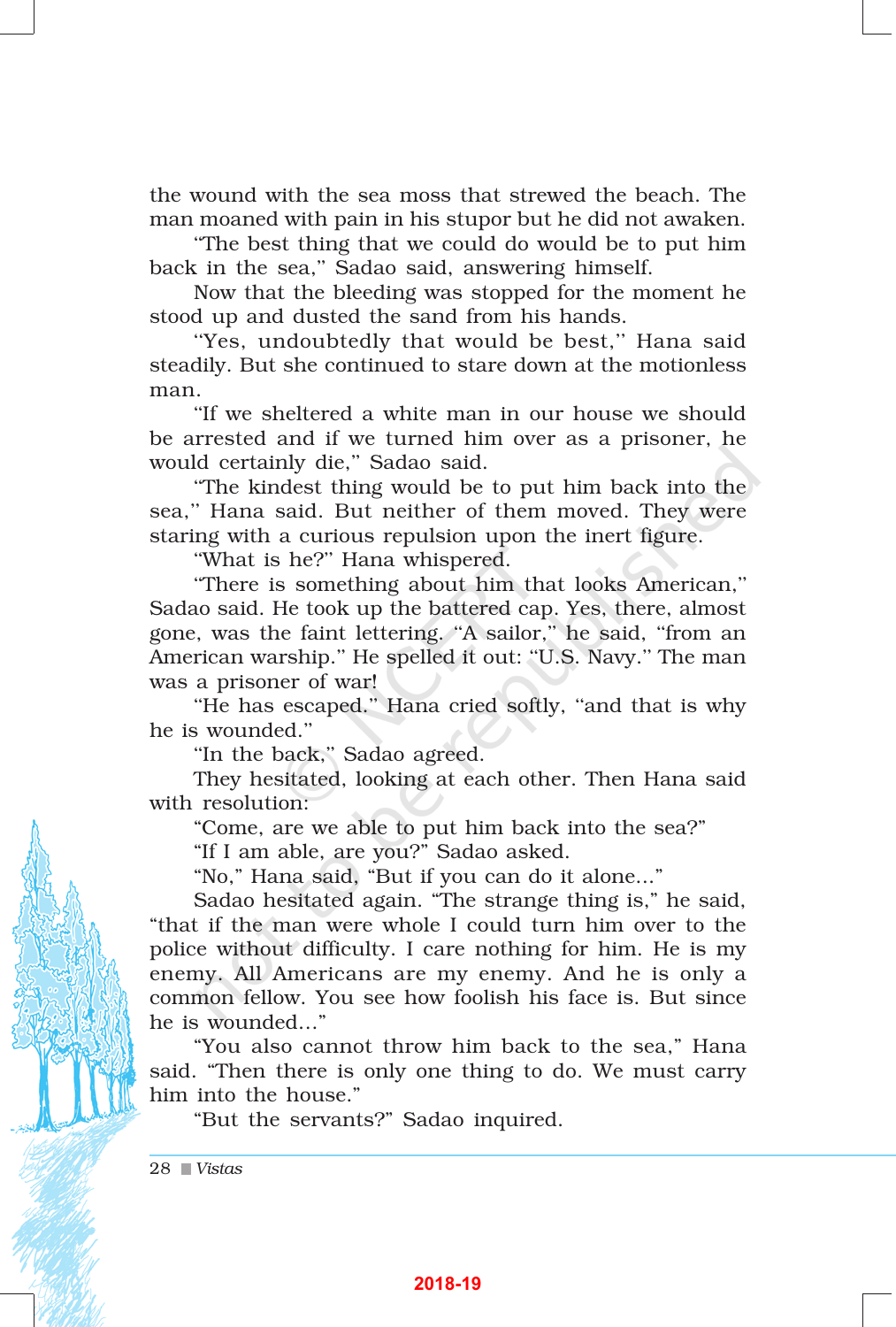"We must simply tell them that we intend to give him to the police — as indeed we must, Sadao. We must think of the children and your position. It would endanger all of us if we did not give this man over as a prisoner of war."

"Certainly," Sadao agreed. "I would not think of doing anything else."

Thus agreed, together they lifted the man. He was very light, like a fowl that had been half-starved for a long time until it is only feathers and skeleton. So, his arms hanging, they carried him up the steps and into the side door of the house. This door opened into a passage, and down the passage they carried the man towards an empty bedroom. It had been the bedroom of Sadao's father, and since his death it had not been used. They laid the man on the deeply matted floor. Everything here had been Japanese to please the old man, who would never in his own home sit on a chair or sleep in a foreign bed. Hana went to the wall cupboards and slid back a door and took out a soft quilt. She hesitated. The quilt was covered with flowered silk and the lining was pure white silk.

"He is so dirty," she murmured in distress.

"Yes, he had better be washed," Sadao agreed. "If you will fetch hot water I will wash him."

"I cannot bear for you to touch him," she said. "We shall have to tell the servants he is here. I will tell Yumi now. She can leave the children for a few minutes and she can wash him."

Sadao considered a moment. "Let it be so," he agreed. "You tell Yumi and I will tell the others."

But the utter pallor of the man's unconscious face moved him first to stoop and feel his pulse. It was faint but it was there. He put his hand against the man's cold breast. The heart too was yet alive.

"He will die unless he is operated on," Sadao said, considering. "The question is whether he will not die anyway."

Hana cried out in fear. "Don't try to save him! What if he should live?"

"What if he should die?" Sadao replied. He stood gazing

*The Enemy* ■ 29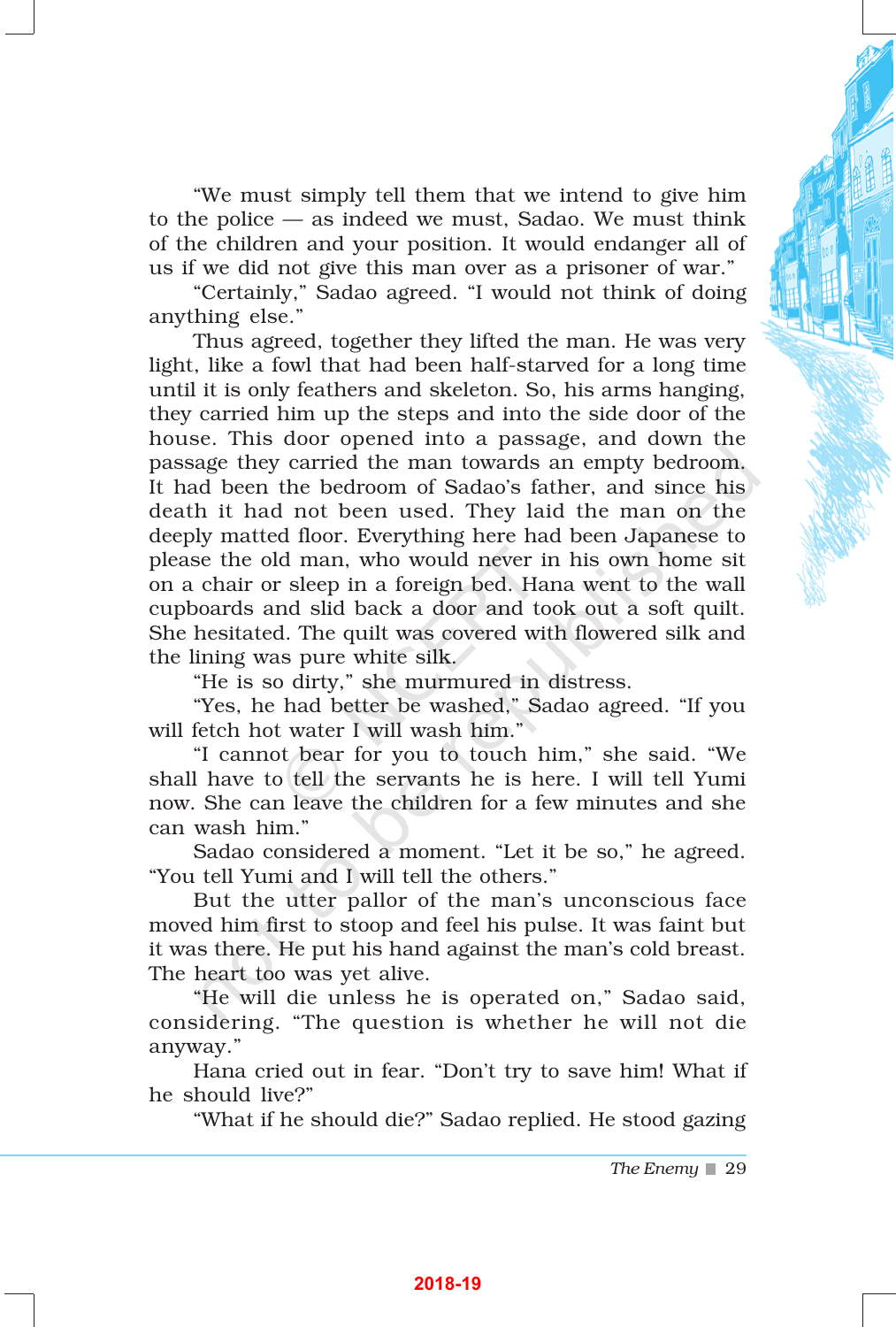down on the motionless man. This man must have extraordinary vitality or he would have been dead by now. But then he was very young  $-$  perhaps not yet twentyfive.

"You mean die from the operation?"

Hana asked.

"Yes," Sadao said.

Hana considered this doubtfully, and when she did not answer Sadao turned away. "At any rate something must be done with him," he said, "and first he must be washed." He went quickly out of the room and Hana came behind him. She did not wish to be left alone with the white man. He was the first she had seen since she left America and now he seemed to have nothing to do with those whom she had known there. Here he was her enemy, a menace, living or dead.

She turned to the nursery and called, "Yumi!"

But the children heard her voice and she had to go in for a moment and smile at them and play with the baby boy, now nearly three months old.

Over the baby's soft black hair she motioned with her mouth, "Yumi — come with me!"

"I will put the baby to bed," Yumi replied. "He is ready."

She went with Yumi into the bedroom next to the nursery and stood with the boy in her arms while Yumi spread the sleeping quilts on the floor and laid the baby between them.

Then Hana led the way quickly and softly to the kitchen. The two servants were frightened at what their master had just told them. The old gardener, who was also a house servant, pulled the few hairs on his upper lip.

"The master ought not to heal the wound of this white man," he said bluntly to Hana. "The white man ought to die. First he was shot. Then the sea caught him and wounded him with her rocks. If the master heals what the gun did and what the sea did they will take revenge on us."

"I will tell him what you say," Hana replied courteously. But she herself was also frightened, although she was not superstitious as the old man was. Could it ever be well to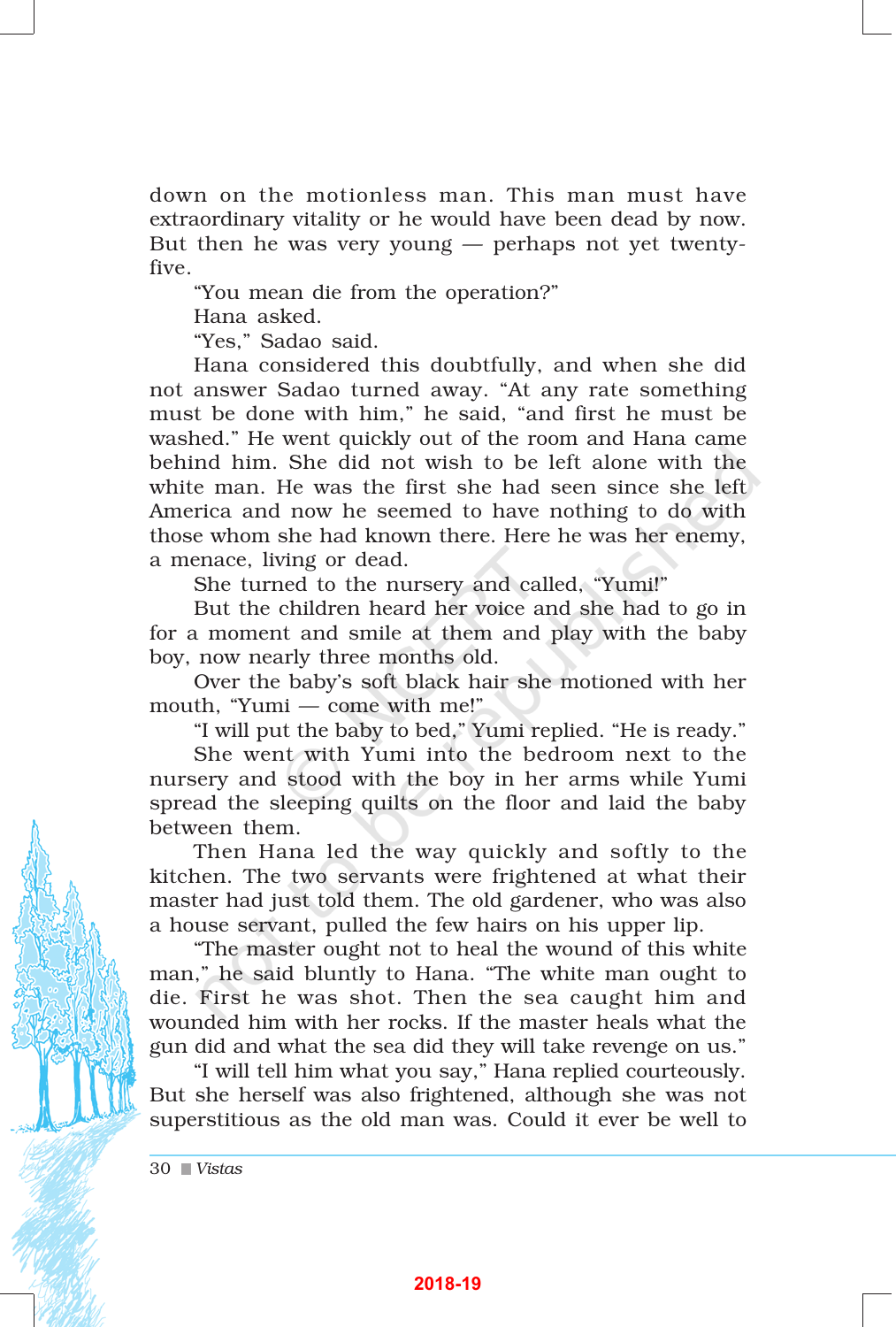help an enemy? Nevertheless she told Yumi to fetch the hot water and bring it to the room where the white man was.

She went ahead and slid back the partitions. Sadao was not yet there. Yumi, following, put down her wooden bucket. Then she went over to the white man. When she saw him her thick lips folded themselves into stubbornness. "I have never washed a white man," she said, "and I will not wash so dirty a one now."

Hana cried at her severely. "You will do what your master commands you!"

There was so fierce a look of resistance upon Yumi's round dull face that Hana felt unreasonably afraid. After all, if the servants should report something that was not as it happened?

"Very well," she said with dignity. "You understand we only want to bring him to his senses so that we can turn him over as a prisoner?"

"I will have nothing to do with it," Yumi said, "I am a poor person and it is not my business."

"Then please," Hana said gently, "return to your own work."

At once Yumi left the room. But this left Hana with the white man alone. She might have been too afraid to stay had not her anger at Yumi's stubbornness now sustained her.



"Stupid Yumi," she muttered fiercely. "Is this anything but a man? And a wounded helpless man!"

In the conviction of her own superiority she bent impulsively and untied the knotted rugs that kept the white man covered. When she had his breast bare she dipped the small clean towel that Yumi had brought into the steaming hot water and washed his face carefully. The man's skin, though rough

with exposure, was of a fine texture and must have been very blond when he was a child.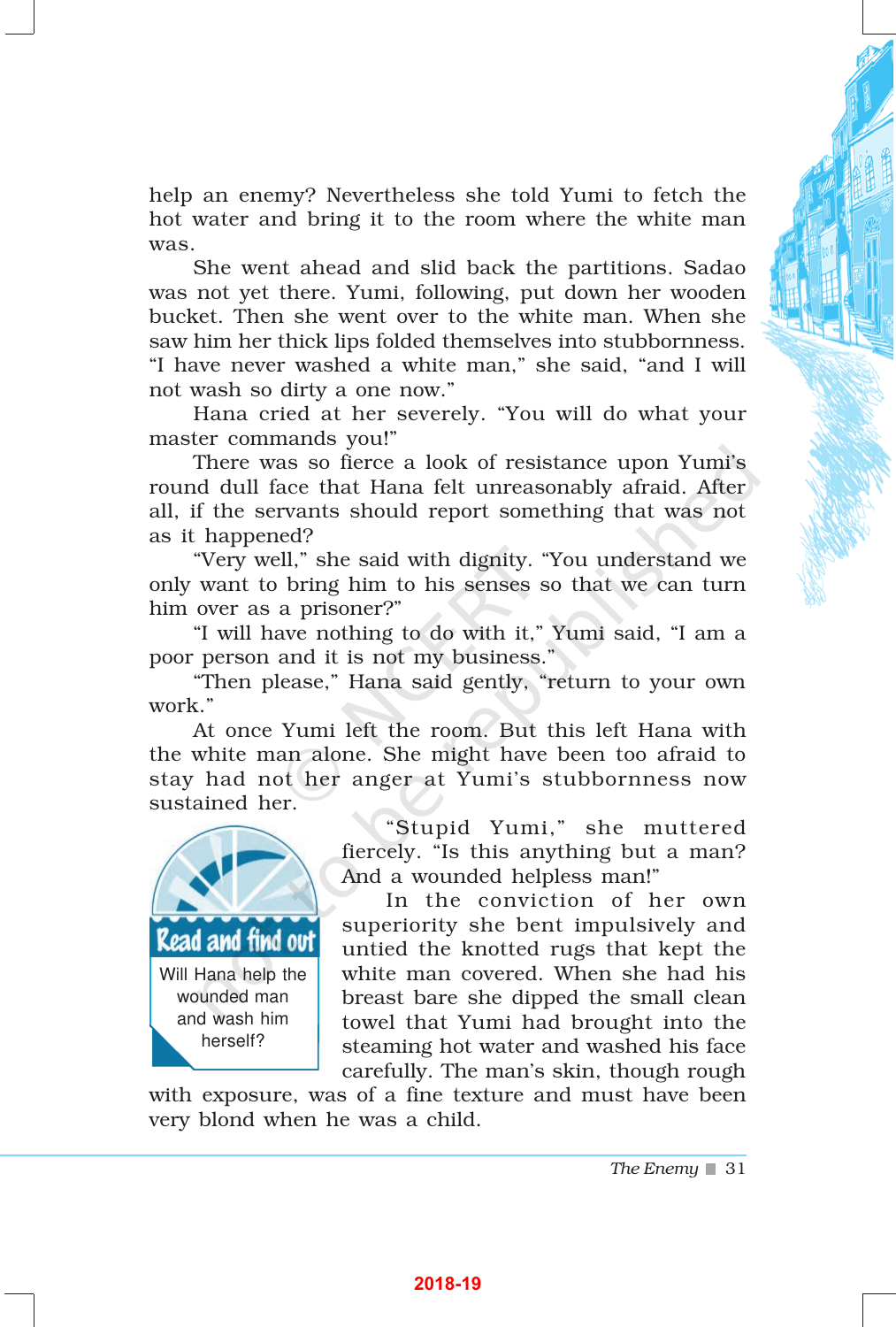While she was thinking these thoughts, though not really liking the man better now that he was no longer a child, she kept on washing him until his upper body was quite clean. But she dared not turn him over. Where was Sadao? Now her anger was ebbing, and she was anxious again and she rose, wiping her hands on the wrong towel. Then lest the man be chilled, she put the quilt over him.

"Sadao!" she called softly.

He had been about to come in when she called. His hand had been on the door and now he opened it. She saw that he had brought his surgeon's emergency bag and that he wore his surgeon's coat.

"You have decided to operate!" she cried.

"Yes," he said shortly. He turned his back to her and unfolded a sterilized towel upon the floor of the tokonoma<sup>2</sup> alcove, and put his instruments out upon it.

"Fetch towels," he said.

She went obediently, but how anxious now, to the linen shelves and took out the towels. There ought also to be old pieces of matting so that the blood would not ruin the fine floor covering. She went out to the back veranda where the gardener kept strips of matting with which to protect delicate shrubs on cold nights and took an armful of them.

But when she went back into the room, she saw this was useless. The blood had already soaked through the packing in the man's wound and had ruined the mat under him.

"Oh, the mat!" she cried.

"Yes, it is ruined," Sadao replied, as though he did not care. "Help me to turn him," he commanded her.

She obeyed him without a word, and he began to wash the man's back carefully.

"Yumi would not wash him," she said.

"Did you wash him then?" Sadao asked, not stopping for a moment his swift concise movements.

"Yes," she said.

He did not seem to hear her. But she was used to his absorption when he was at work. She wondered for a

 $2$  tokonoma: a niche or an alcove in a Japanese home for displaying a flower arrangement, *kakemono*, or other piece of art.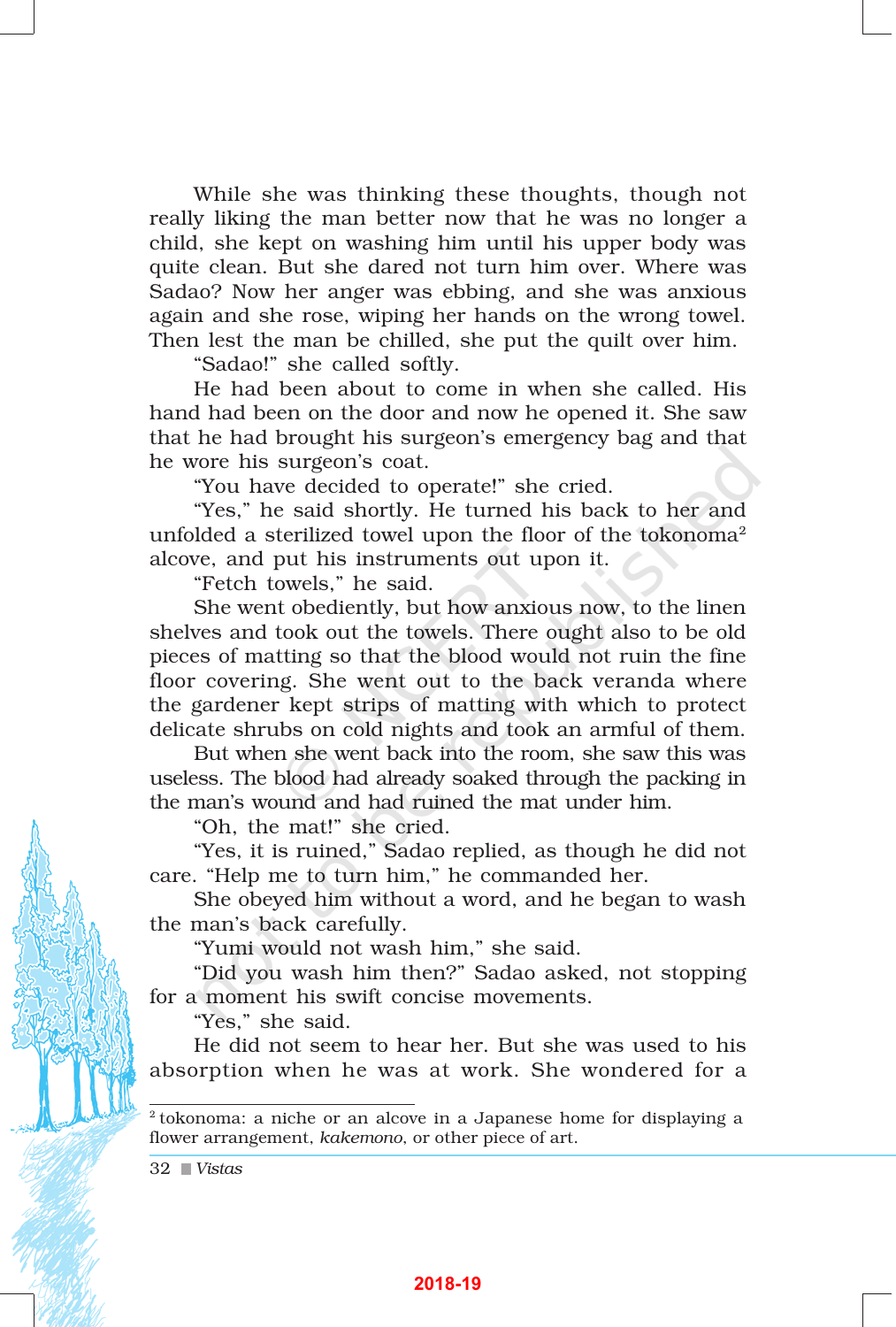moment if it mattered to him what was the body upon which he worked so long as it was for the work he did so excellently.

"You will have to give the anesthetic if he needs it," he said.

"I?" she repeated blankly. "But never have I!"

"It is easy enough," he said impatiently.

He was taking out the packing now, and the blood began to flow more quickly. He peered into the wound with the bright surgeon's light fastened on his forehead. "The

bullet is still there," he said with cool interest. "Now I wonder how deep this rock wound is. If it is not too deep it may be that I can get the bullet. But the bleeding is not superficial. He has lost much blood."

> At this moment Hana choked. He

looked up and saw her face the colour of sulphur.

"Don't faint," he said sharply. He did not put down his exploring instrument. "If I stop now the man will surely die." She clapped her hands to her mouth and leaped up and ran out of the room. Outside in the garden he heard her retching. But he went on with his work.

"It will be better for her to empty her stomach," he thought. He had forgotten that of course she had never seen an operation. But her distress and his inability to go to her at once made him impatient and irritable with this man who lay like dead under his knife.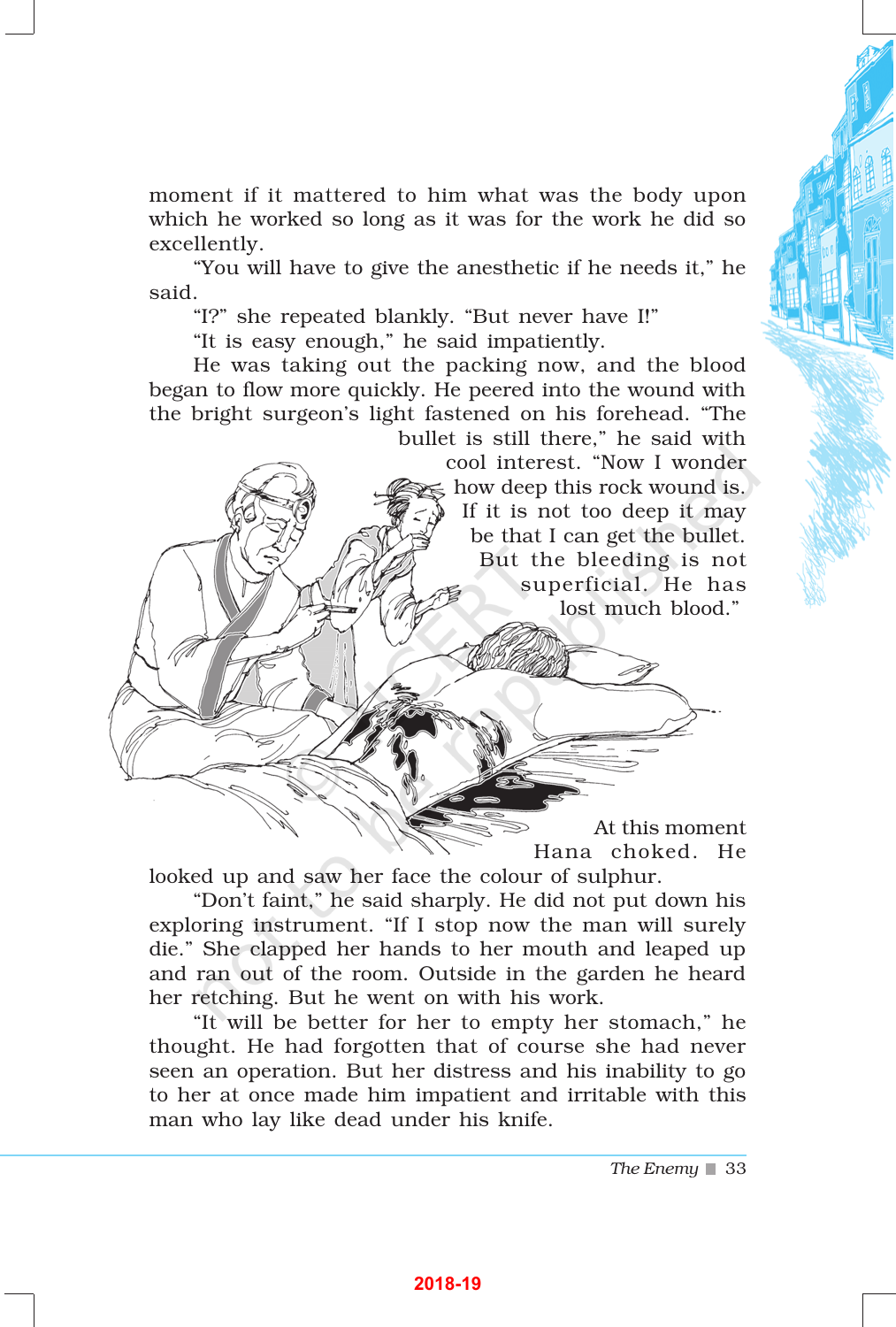"This man." he thought, "there is no reason under heaven why he should live."

Unconsciously this thought made him ruthless and he proceeded swiftly. In his dream the man moaned but Sadao paid no heed except to mutter at him.

"Groan," he muttered, "groan if you like. I am not doing this for my own pleasure. In fact, I do not know why I am doing it."

The door opened and there was Hana again.

"Where is the anesthetic?" she asked in a clear voice. Sadao motioned with his chin. "It is as well that you

came back," he said. "This fellow is beginning to stir."

She had the bottle and some cotton in her hand.

"But how shall I do it?" she asked.

"Simply saturate the cotton and hold it near his nostrils," Sadao replied without delaying for one moment the intricate detail of his work. "When he breathes badly move it away a little."

She crouched close to the sleeping face of the young American. It was a piteously thin face, she thought, and the lips were twisted. The man was suffering whether he knew it or not. Watching him, she wondered if the stories they heard sometimes of the sufferings of prisoners were true. They came like flickers of rumour, told by word of mouth and always contradicted. In the newspapers the reports were always that wherever the Japanese armies went the people received them gladly, with cries of joy at their liberation. But sometimes she remembered such men as General Takima, who at home beat his wife cruelly, though no one mentioned it now that he had fought so victorious a battle in Manchuria. If a man like that could be so cruel to a woman in his power, would he not be cruel to one like this for instance?

She hoped anxiously that this young man had not been tortured. It was at this moment that she observed deep red scars on his neck, just under the ear.

"Those scars," she murmured, lifting her eyes to Sadao. But he did not answer. At this moment he felt the tip of his instrument strike against something hard, dangerously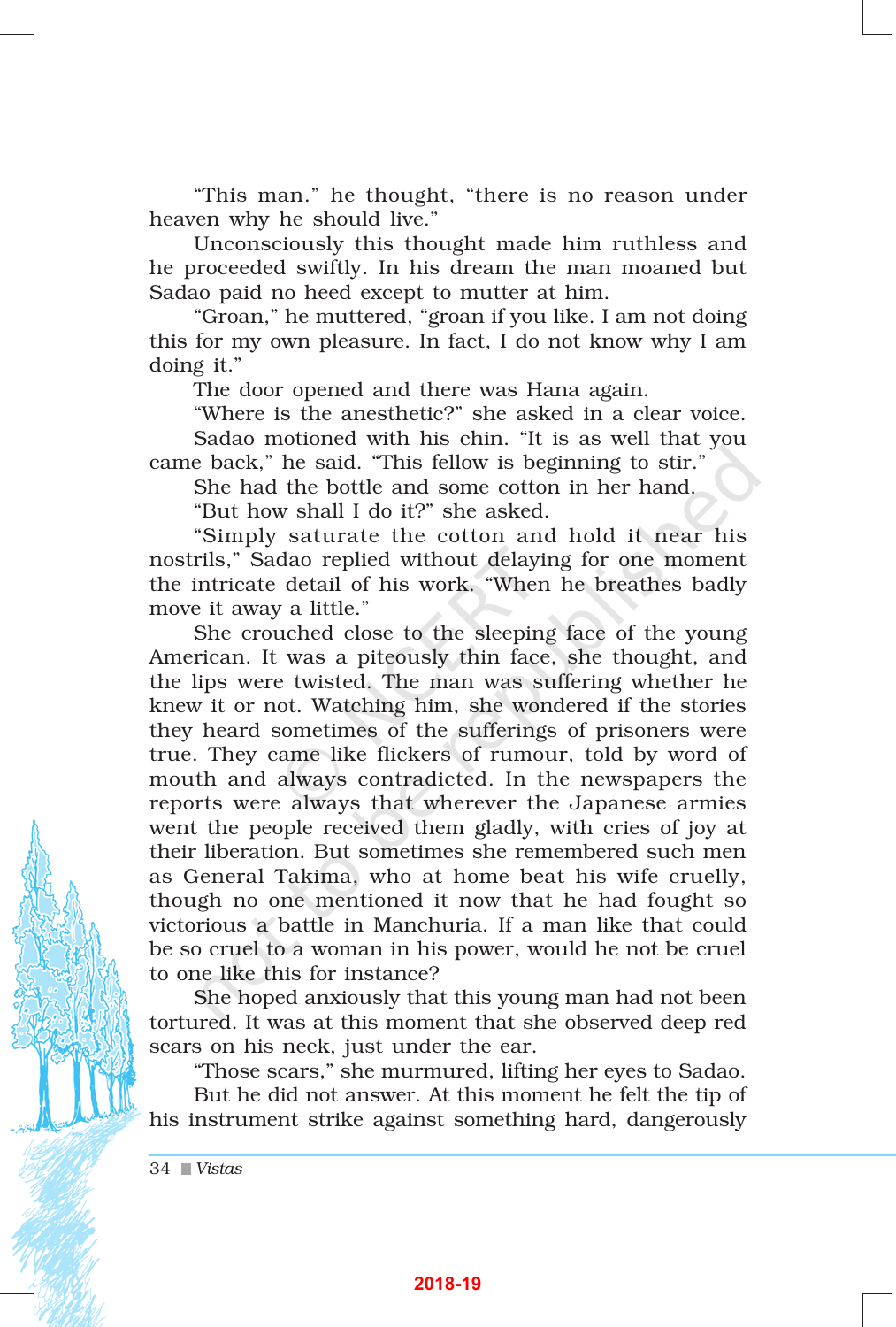near the kidney. All thought left him. He felt only the purest pleasure. He probed with his fingers, delicately, familiar with every atom of this human body. His old American professor of anatomy had seen to that knowledge. "Ignorance of the human body is the surgeon's cardinal sin, sirs!" he had thundered at his classes year after year. "To operate without as complete knowledge of the body as if you had made it  $-$  anything less than that is murder."

"It is not quite at the kidney, my friend," Sadao murmured. It was his habit to murmur to the patient when he forgot himself in an operation. "My friend," he always called his patients and so now he did, forgetting that this was his enemy.

Then quickly, with the cleanest and most precise of incisions, the bullet was out. The man quivered but he was still unconscious. Nevertheless he muttered a few English words.

"Guts," he muttered, choking. "They got...my guts..."

"Sadao!" Hana cried sharply.

"Hush," Sadao said.

The man sank again into silence so profound that Sadao took up his wrist, hating the touch of it. Yes, there was still a pulse so faint, so feeble, but enough, if he wanted the man to live, to give hope.

"But certainly I do not want this man to live," he thought.

"No more anesthetic," he told Hana.

He turned as swiftly as though he had never paused and from his medicines he chose a small vial and from it



filled a hypodermic and thrust it into the patient's left arm. Then putting down the needle, he took the man's wrist again. The pulse under his fingers fluttered once or twice and then grew stronger.

"This man will live in spite of all," he said to Hana and sighed.

The young man woke, so weak, his blue eyes so terrified when he perceived

*The Enemy* 35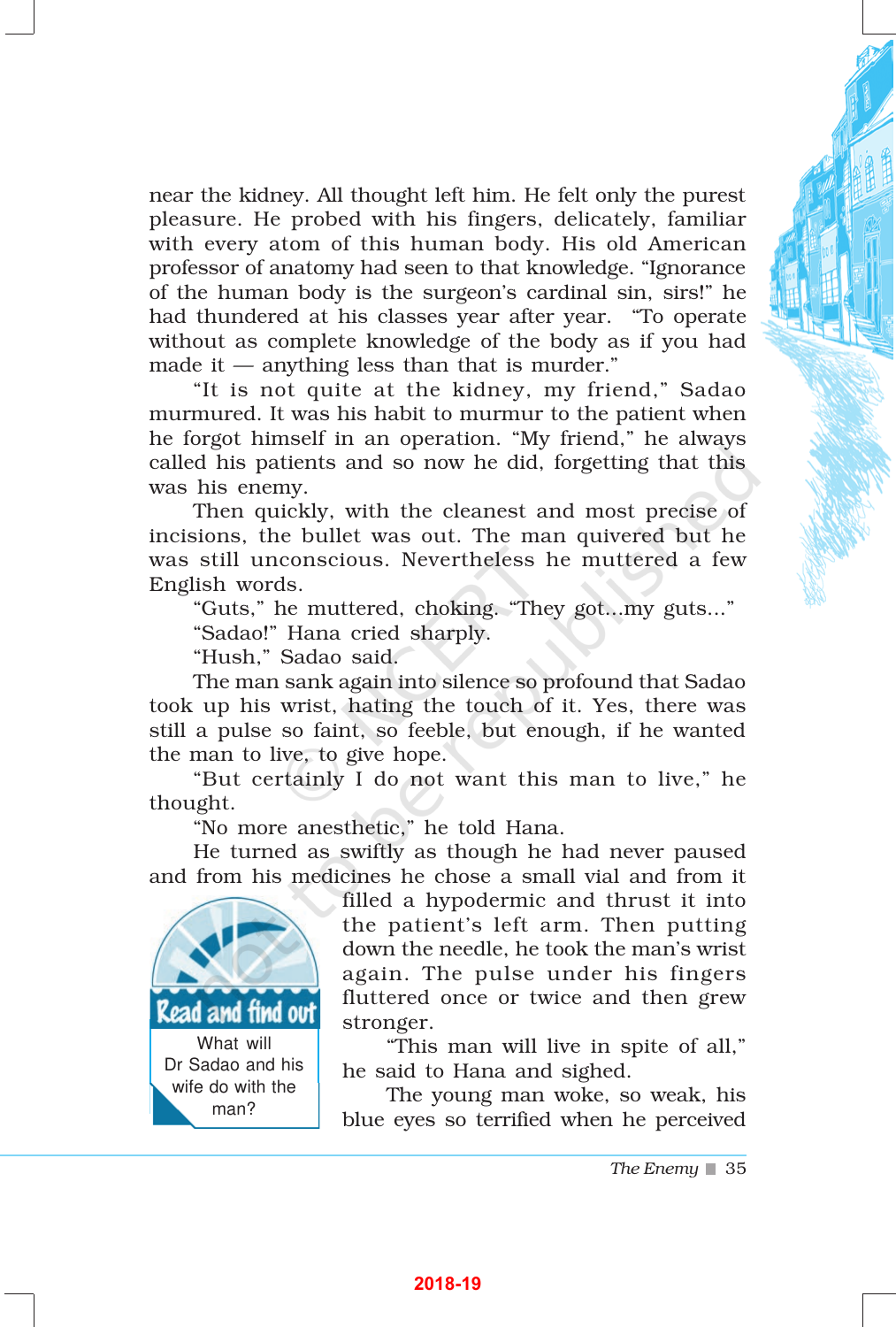where he was, that Hana felt compelled to apologise. She herself served him, for none of the servants would enter the room.

When she came in the first time, she saw him summon his small strength to be prepared for some fearful thing.

"Don't be afraid," she begged him softly.

"How come... you speak English…" he gasped.

"I was a long time in America," she replied.

She saw that he wanted to reply to that but he could not, and so she knelt and fed him gently from the porcelain spoon. He ate unwillingly, but still he ate.

"Now you will soon be strong," she said, not liking him and yet moved to comfort him.

He did not answer.

When Sadao came in the third day after the operation, he found the young man sitting up, his face bloodless with the effort.

"Lie down," Sadao cried. "Do you want to die?"

He forced the man down gently and strongly and examined the wound. "You may kill yourself if you do this sort of thing," he scolded.

"What are you going to do with me?" the boy muttered. He looked just now barely seventeen. "Are you going to hand me over?"

For a moment Sadao did not answer. He finished his examination and then pulled the silk quilt over the man.

"I do not know myself what I shall do with you," he said. "I ought of course to give you to the police. You are a prisoner of war — no, do not tell me anything." He put up his hand as he saw the young man was about to speak. "Do not even tell me your name unless I ask it."

They looked at each other for a moment, and then the young man closed his eyes and turned his face to the wall.

"Okay," he whispered, his mouth a bitter line.

Outside the door Hana was waiting for Sadao. He saw at once that she was in trouble.

"Sadao, Yumi tells me the servants feel they cannot stay if we hide this man here any more," she said. "She tells me that they are saying that you and I were so long in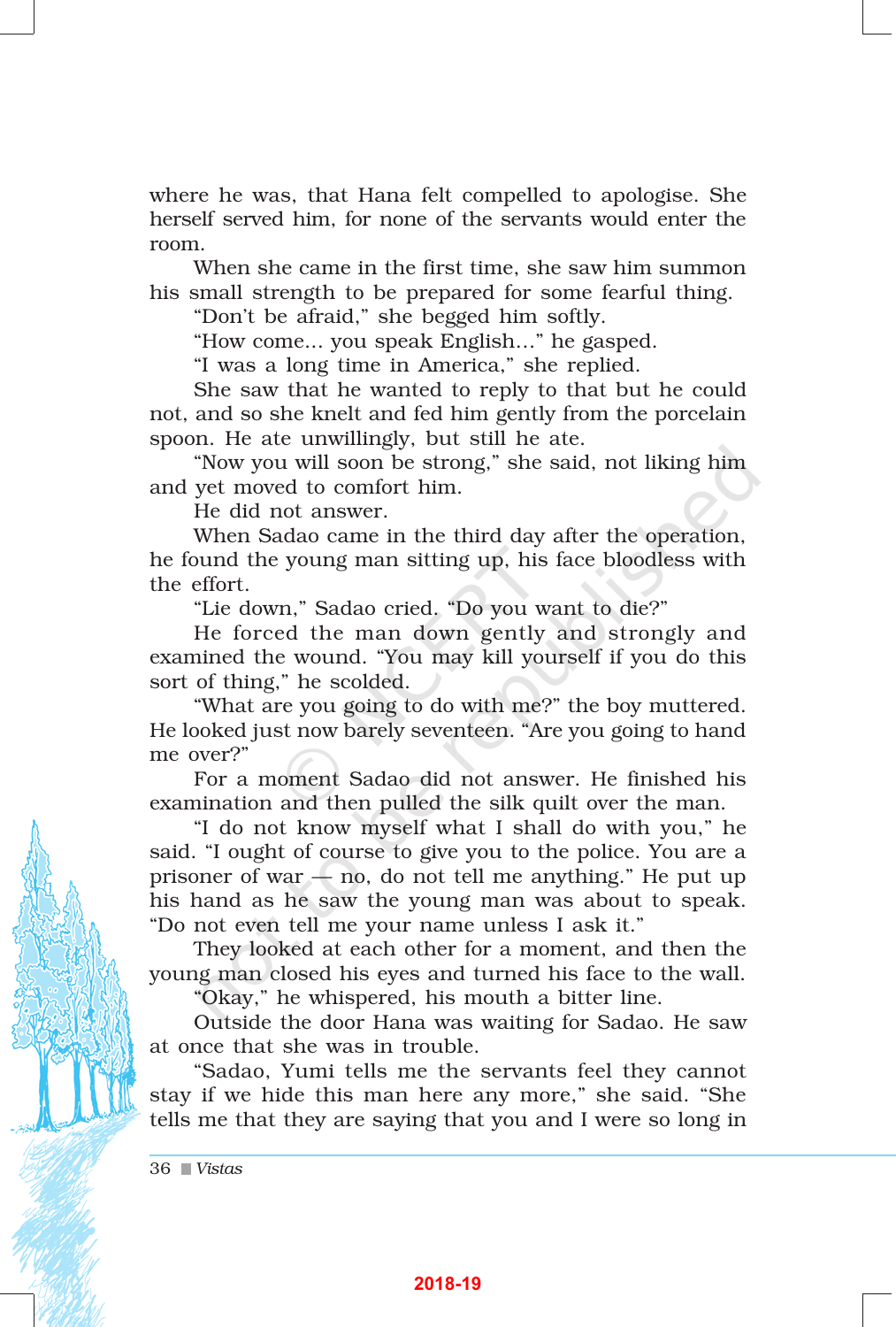America that we have forgotten to think of our own country first. They think we like Americans."

"It is not true," Sadao said harshly "Americans are our enemies. But I have been trained not to let a man die if I can help it."

"The servants cannot understand that," she said anxiously.

"No," he agreed.

Neither seemed able to say more, and somehow the household dragged on. The servants grew more watchful. Their courtesy was as careful as ever, but their eyes were cold upon the pair to whom they were hired.

"It is clear what our master ought to do," the old gardener said one morning. He had worked with flowers all his life, and had been a specialist too in moss. For Sadao's father he had made one of the finest moss gardens in Japan, sweeping the bright green carpet constantly so that not a leaf or a pine needle marred the velvet of its surface. "My old master's son knows very well what he ought to do," he now said, pinching a bud from a bush as he spoke. "When the man was so near death why did he not let him bleed?"

"That young master is so proud of his skill to save life that he saves any life," the cook said contemptuously. She split a fowl's neck skillfully and held the fluttering bird and let its blood flow into the roots of a wistaria vine. Blood is the best of fertilisers, and the old gardener would not let her waste a drop of it.

"It is the children of whom we must think," Yumi said sadly. "What will be their fate if their father is condemned as a traitor?"

They did not try to hide what they said from the ears of Hana as she stood arranging the day's flowers in the veranda near by, and she knew they spoke on purpose that she might hear. That they were right she knew too in most of her being. But there was another part of her which she herself could not understand. It was not sentimental liking of the prisoner. She had come to think of him as a prisoner. She had not liked him even yesterday when he

*The Enemy* ■ 37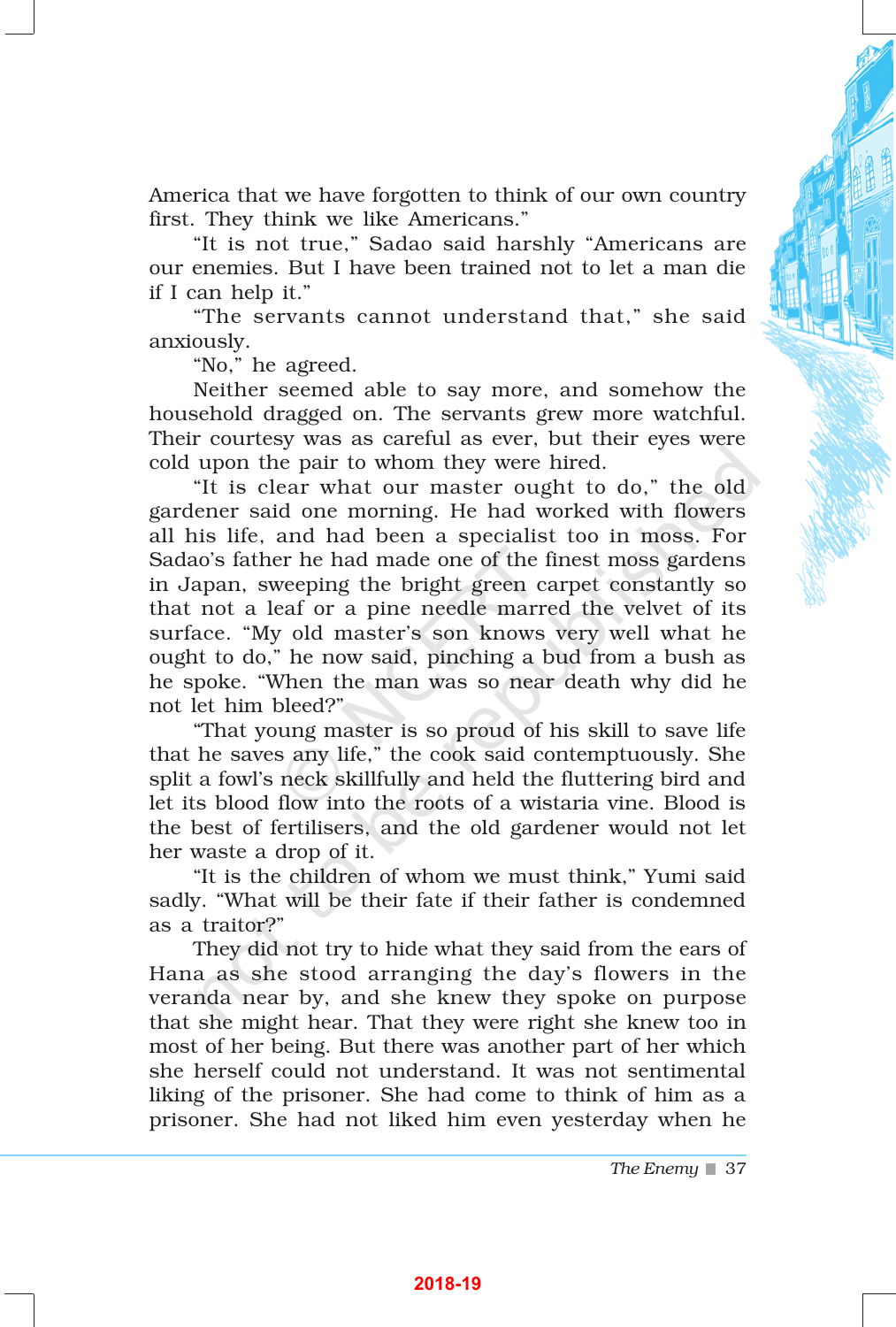had said in his impulsive way, "Anyway, let me tell you that my name is Tom." She had only bowed her little distant bow. She saw hurt in his eyes but she did not wish to assuage it. Indeed, he was a great trouble in this house.

As for Sadao, every day he examined the wound carefully. The last stitches had been pulled out this morning, and the young man would, in a fortnight be nearly as well as ever. Sadao went back to his office and carefully typed a letter to the Chief of police reporting the whole matter. "On the twenty-first day of February an escaped prisoner was washed up on the shore in front of my house." So far he typed and then he opened a secret drawer of his desk and put the unfinished report into it.

On the seventh day after that, two things happened. In the morning the servants left together, their belongings tied in large square cotton kerchiefs. When Hana got up in the morning nothing was done, the house not cleaned and the food not prepared, and she knew what it meant. She was dismayed and even terrified, but her pride as a mistress would not allow her to show it. Instead, she inclined her head gracefully when they appeared before her in the kitchen, and she paid them off and thanked them for all that they had done for her. They were crying, but she did not cry. The cook and the gardener had served Sadao since he was a little boy in his father's house, and Yumi cried because of the children. She was so grieving that after she had gone she ran back to Hana.

"If the baby misses me too much tonight, send for me. I am going to my own house and you know where it is."

"Thank you," Hana said smiling. But she told herself she would not send for Yumi however the baby cried.

She made the breakfast and Sadao helped with the children. Neither of them spoke of the servants beyond the fact that they were gone. But after Hana had taken morning food to the prisoner, she came back to Sadao.

"Why is it we cannot see clearly what we ought to do?" she asked him. "Even the servants see more clearly than we do. Why are we different from other Japanese?"

Sadao did not answer. But a little later he went into the room where the prisoner was and said brusquely, "Today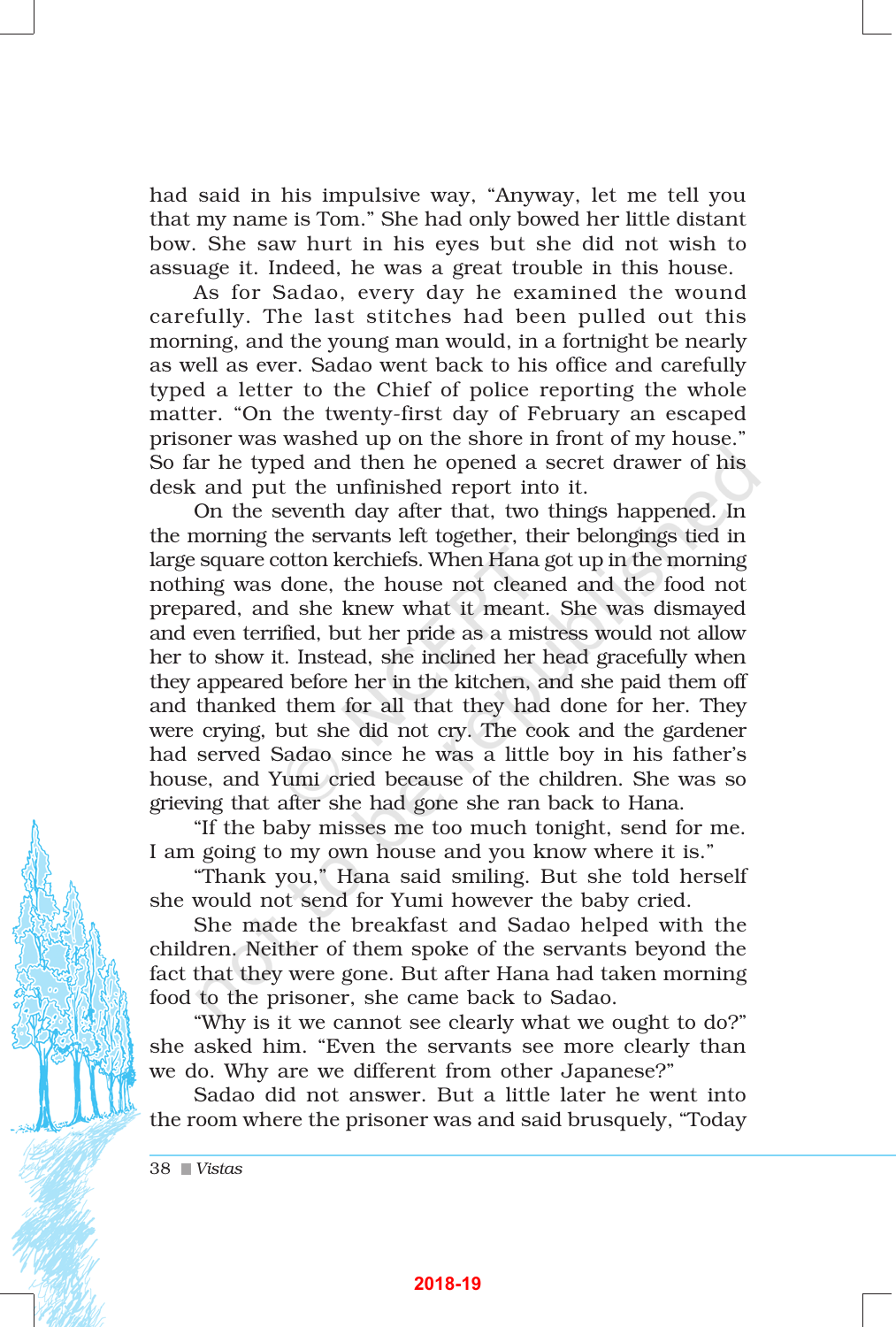you may get up on your feet. I want you to stay up only five minutes at a time. Tomorrow you may try it twice as long. It would be well that you get back your strength as quickly as possible."

He saw the flicker of terror on the young face that was still very pale. "Okay," the boy murmured. Evidently he was determined to say more. "I feel I ought to thank you, Doctor, for having saved my life."

"Don't thank me too early," Sadao said coldly. He saw the flicker of terror again in the boy's eyes — terror as unmistakable as an animal's. The scars on his neck were crimson for a moment. Those scars! What were they? Sadao did not ask.

In the afternoon the second thing happened. Hana, working hard on unaccustomed labour, saw a messenger come to the door in official uniform. Her hands went weak and she could not draw her breath. The servants must have told already. She ran to Sadao, gasping, unable to utter a word. But by then the messenger had simply followed her through the garden and there he stood. She pointed at him helplessly.



Sadao looked up from his book. He was in his office, the other partition of which was thrown open to the garden for the southern sunshine.

"What is it?" he asked the messenger and then he rose, seeing the man's uniform.

"You are to come to the palace," the man said. "The old General is in pain again."

"Oh," Hana breathed, "is that all?" "All?" the messenger exclaimed.

"Is it not enough?"

"Indeed it is," she replied. "I am very sorry."

When Sadao came to say goodbye, she was in the kitchen, but doing nothing. The children were asleep and she sat merely resting for a moment, more exhausted from her fright than from work.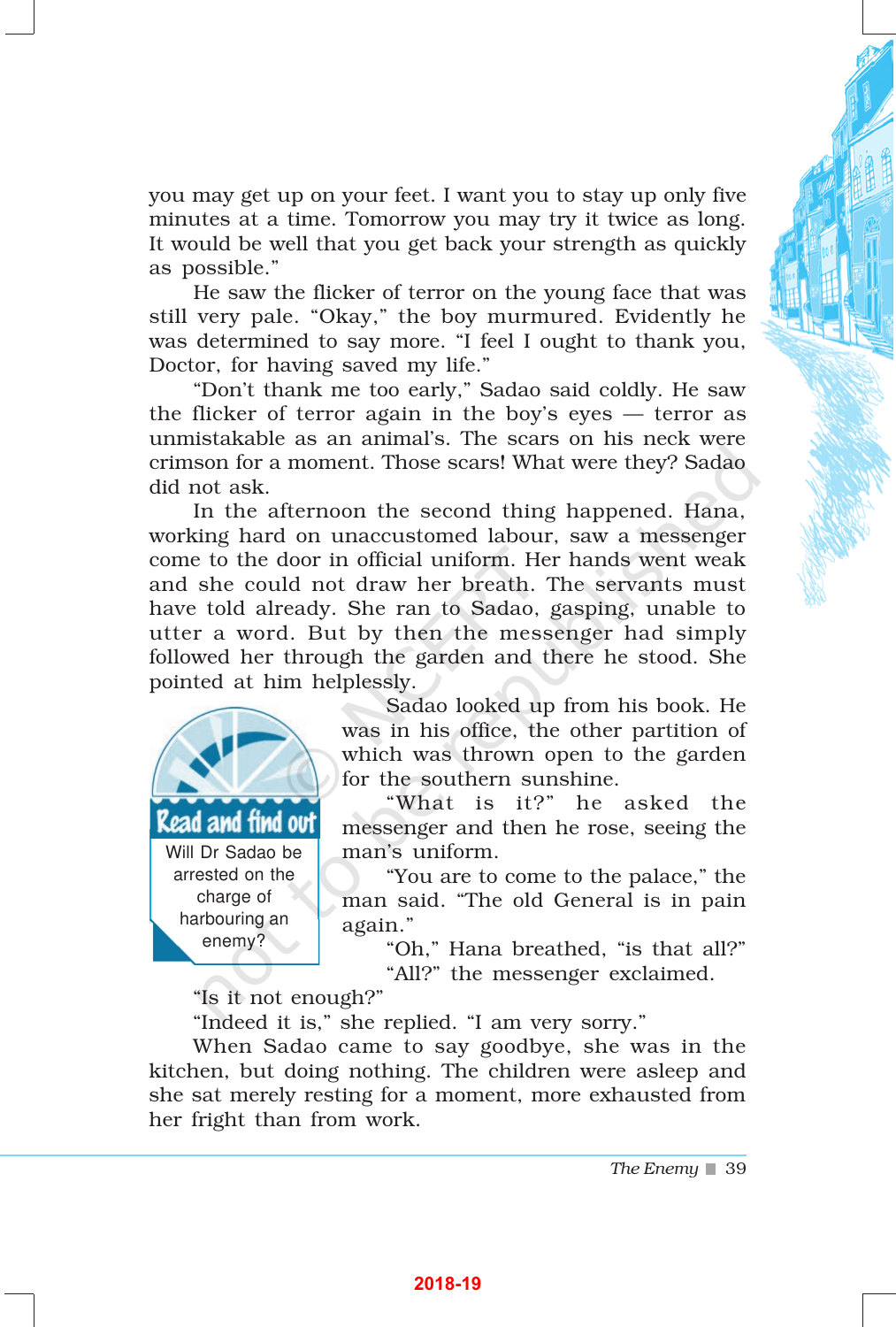"I thought they had come to arrest you", she said.

He gazed down into her anxious eyes. "I must get rid of this man for your sake," he said in distress. "Somehow I must get rid of him."

## *(Sadao goes to see the General)*

"Of course," the General said weakly, "I understand fully. But that is because, I once took a degree in Princeton. So few Japanese have."

"I care nothing for the man, Excellency," Sadao said, "but having operated on him with such success..."

"Yes, yes" the General said. "It only makes me feel you more indispensable to me. Evidently you can save anyone — you are so skilled. You say you think I can stand one more such attack as I have had today?"

"Not more than one," Sadao said.

"Then certainly I can allow nothing to happen to you," the General said with anxiety. His long pale Japanese face became expressionless, which meant that he was in deep thought. "You cannot be arrested," the General said, closing his eyes. "Suppose you were condemned to death and the next day I had to have my operation?"

"There are other surgeons, Excellency," Sadao suggested.

"None I trust," the General replied. "The best ones have been trained by Germans and would consider the operation successful even if I died. I do not care for their point of view." He sighed. "It seems a pity that we cannot better combine the German ruthlessness with the American sentimentality. Then you could turn your prisoner over to execution and yet I could be sure you would not murder me while I was unconscious." The General laughed. He had an unusual sense of humour. "As a Japanese, could you not combine these two foreign elements?" he asked.

Sadao smiled. "I am not quite sure," he said, "but for your sake I would be willing to try, Excellency."

The General shook his head. "I had rather not be the test case," he said. He felt suddenly weak and overwhelmed with the cares of his life as an official in times such as these when repeated victory brought great responsibilities all over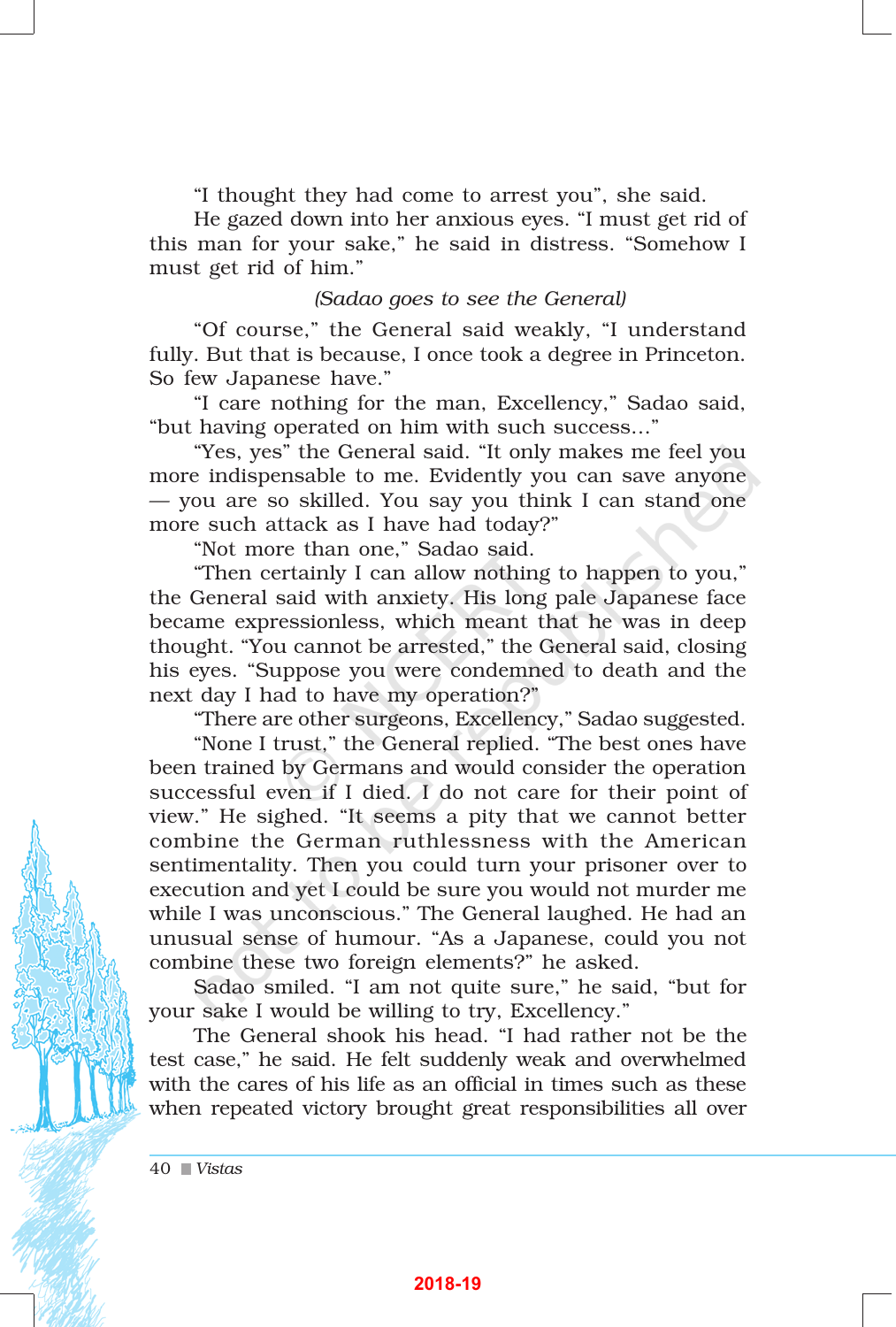the south Pacific. "It is very unfortunate that this man should have washed up on your doorstep," he said irritably.

"I feel it so myself," Sadao said gently.

"It would be best if he could be quietly killed," the General said. "Not by you, but by someone who does not know him. I have my own private assassins. Suppose I send two of them to your house tonight or better, any night. You need know nothing about it. It is now warm  $-$  what would be more natural than that you should leave the outer partition of the white man's room open to the garden while he sleeps?"

"Certainly it would be very natural," Sadao agreed. "In fact, it is so left open every night."

"Good," the General said, yawning. "They are very capable assassins — they make no noise and they know the trick of inward bleeding. If you like I can even have them remove the body."

Sadao considered. "That perhaps would be best, Excellency," he agreed, thinking of Hana.

He left the General's presence then and went home, thinking over the plan. In this way the whole thing would be taken out of his hands. He would tell Hana nothing, since she would be timid at the idea of assassins in the house, and yet certainly such persons were essential in an absolute state such as Japan was. How else could rulers deal with those who opposed them?

He refused to allow anything but reason to be the atmosphere of his mind as he went into the room where the American was in bed. But as he opened the door, to his surprise he found the young man out of bed, and preparing to go into the garden.

"What is this!" he exclaimed. "Who gave you permission to leave your room?"

"I'm not used to waiting for permission," Tom said gaily. "Gosh, I feel pretty good again! But will the muscles on this side always feel stiff?"

"Is it so?" Sadao inquired, surprised. He forgot all else. "Now I thought I had provided against that," he murmured. He lifted the edge of the man's shirt and gazed at the healing

*The Enemy*  $\blacksquare$  41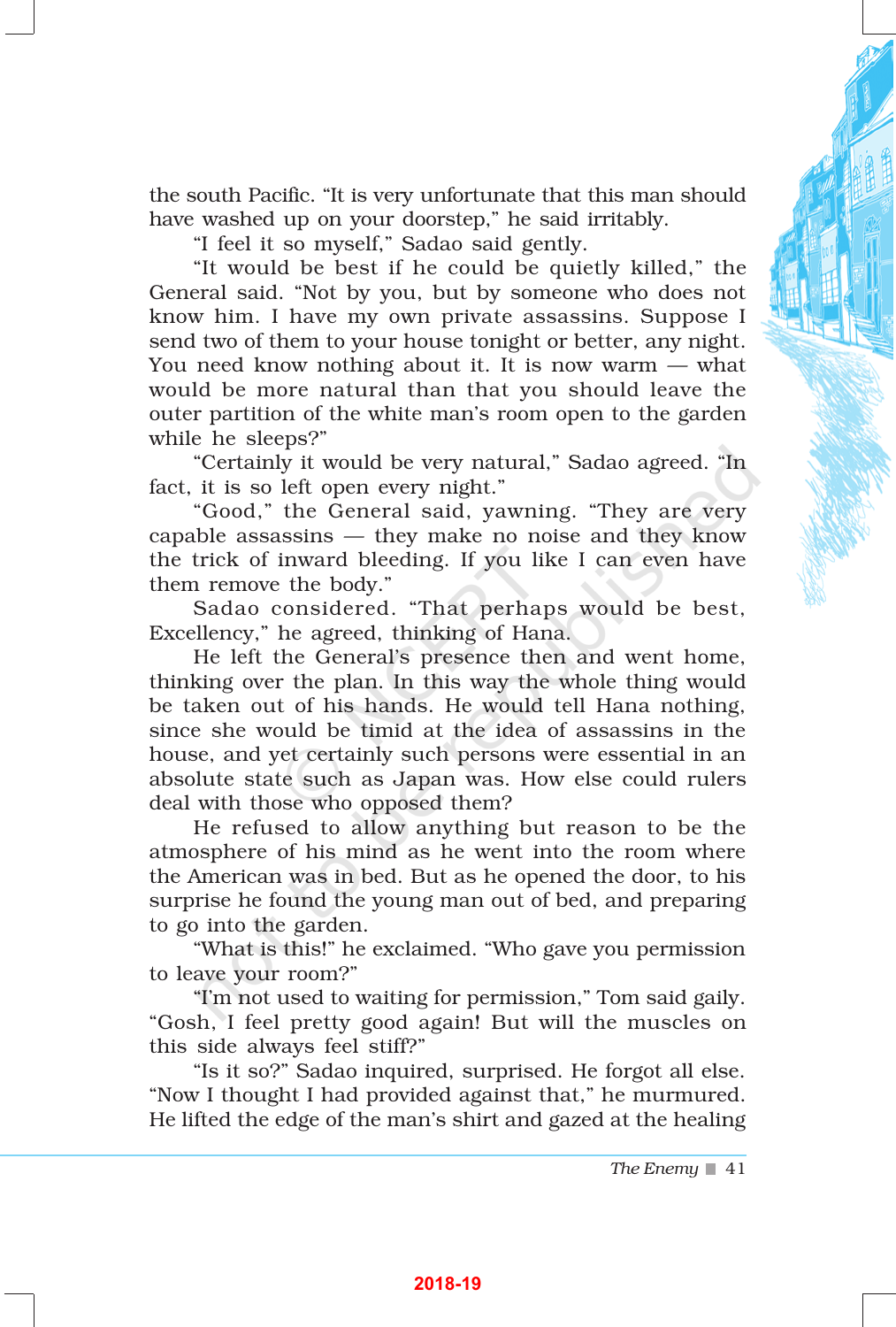scar. "Massage may do it," he said, "if exercise does not."

"It won't bother me much," the young man said. His young face was gaunt under the stubbly blond beard. "Say, Doctor, I've got something I want to say to you. If I hadn't met a Jap like you — well, I wouldn't be alive today. I know that."

Sadao bowed but he could not speak.

"Sure, I know that," Tom went on warmly. His big thin hands gripping a chair were white at the knuckles. "I guess if all the Japs were like you there wouldn't have been a war."

"Perhaps," Sadao said with difficulty. "And now I think you had better go back to bed."

He helped the boy back into bed and then bowed. "Good night," he said.

Sadao slept badly that night. Time and time again he woke, thinking he heard the rustling of footsteps, the sound of a twig broken or a stone displaced in the garden — a noise such as men might make who carried a burden.

The next morning he made the excuse to go first into the guest room. If the American were gone he then could simply tell Hana that so the General had directed. But when he opened the door he saw at once that there on the pillow was the shaggy blond head. He could hear the peaceful breathing of sleep and he closed the door again quietly.

"He is asleep," he told Hana. "He is almost well to sleep like that."

"What shall we do with him?" Hana whispered her old refrain.

Sadao shook his head. "I must decide in a day or two," he promised.

But certainly, he thought, the second night must be the night. There rose a wind that night, and he listened to the sounds of bending boughs and whistling partitions.

Hana woke too. "Ought we not to go and close the sick man's partition?" she asked.

"No," Sadao said. "He is able now to do it for himself." But the next morning the American was still there.

Then the third night of course must be the night. The wind changed to quiet rain and the garden was full of the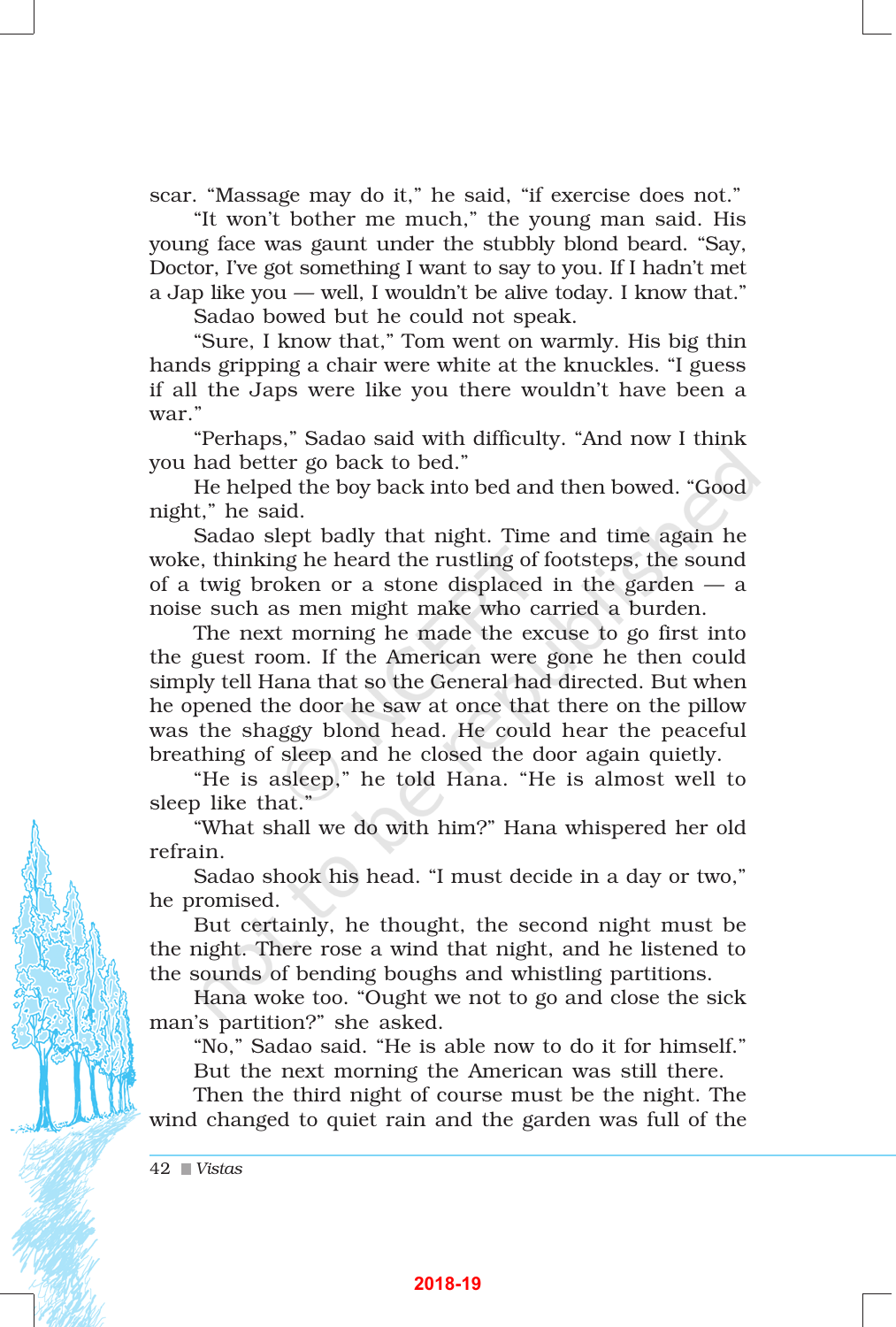sound of dripping eaves and running springs. Sadao slept a little better, but he woke at the sound of a crash and leaped to his feet.

"What was that?" Hana cried. The baby woke at her voice and began to wail. "I must go and see,"

But he held her and would not let her move.

"Sadao," she cried, "what is the matter with you?" "Don't go," he muttered, "don't go!"

His terror infected her and she stood breathless, waiting. There was only silence. Together they crept back into the bed, the baby between them.

Yet when he opened the door of the guest room in the morning there was the young man. He was very gay and had already washed and was now on his feet. He had asked for a razor yesterday and had shaved himself and today there was a faint colour in his cheeks.

"I am well," he said joyously.

Sadao drew his kimono round his weary body. He could not, he decided suddenly, go through another night. It was not that he cared for this young man's life. No, simply it was not worth the strain.



"You are well," Sadao agreed. He lowered his voice. "You are so well that I think if I put my boat on the shore tonight, with food and extra clothing in it, you might be able to row to that little island not far from the coast. It is so near the coast that it has not been worth fortifying. Nobody lives on it because in storm it is submerged. But this is not the season of storm. You could live there until you saw a Korean fishing boat pass

by. They pass quite near the island because the water is many fathoms deep there."

The young man stared at him, slowly comprehending. "Do I have to?" he asked.

"I think so," Sadao said gently. "You understand — it is not hidden that you are here."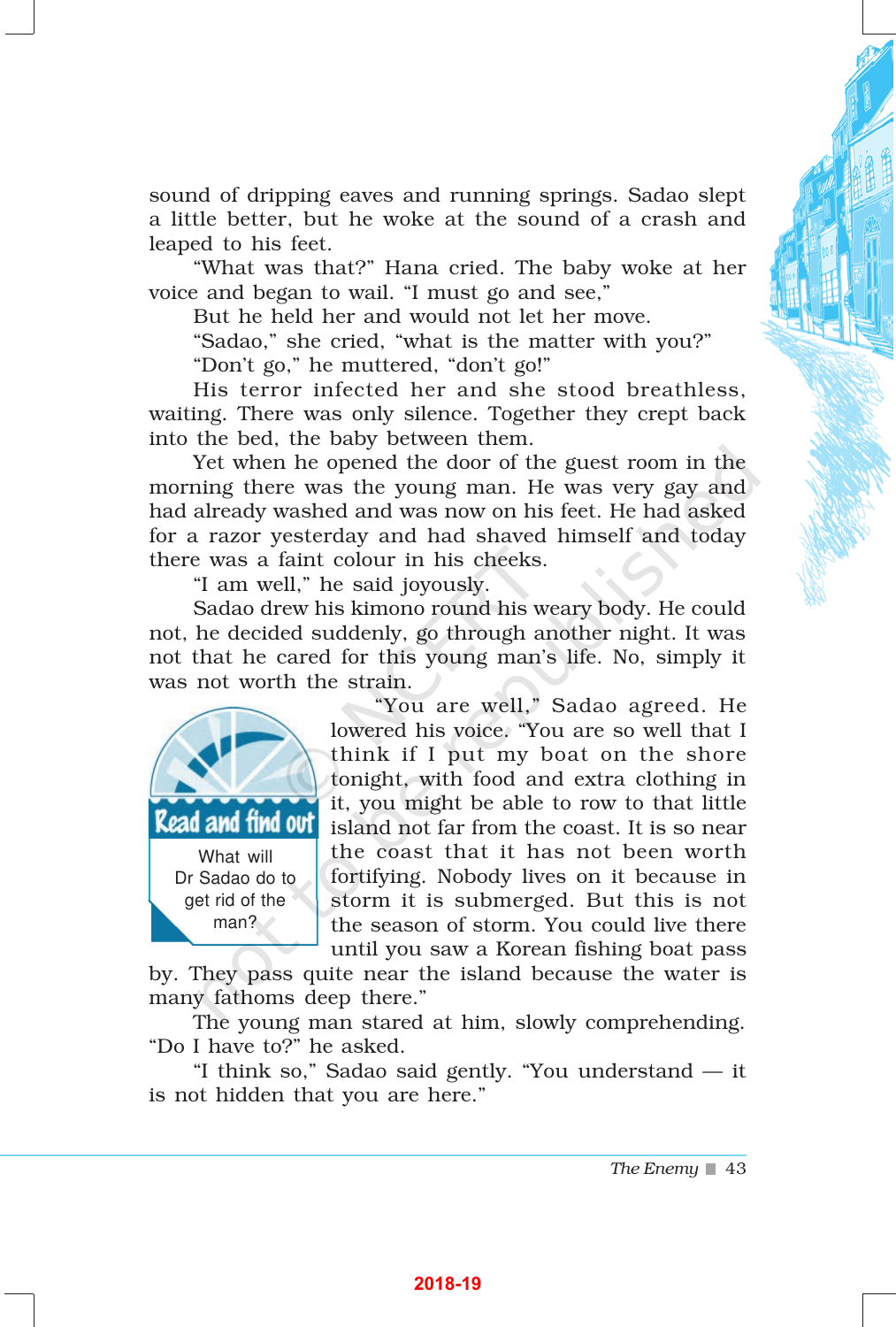The young man nodded in perfect comprehension. "Okay," he said simply.

Sadao did not see him again until evening. As soon as it was dark he had dragged the stout boat down to the shore and in it he put food and bottled water that he had bought secretly during the day, as well as two quilts he had bought at a pawnshop. The boat he tied to a post in the water, for the tide was high. There was no moon and he worked without a flashlight.

When he came to the house he entered as though he were just back from his work, and so Hana knew nothing. "Yumi was here today," she said as she served his supper. Though she was so modern, still she did not eat with him. "Yumi cried over the baby," she went on with a sigh. "She misses him so."

"The servants will come back as soon as the foreigner is gone," Sadao said.

He went into the guest room that night before he went to bed himself and checked carefully the American's temperature, the state of the wound, and his heart and pulse. The pulse was irregular but that was perhaps because of excitement. The young man's pale lips were pressed together and his eyes burned. Only the scars on his neck were red.

"I realise you are saving my life again," he told Sadao.

"Not at all," Sadao said. "It is only inconvenient to have you here any longer."

He had hesitated a good deal about giving the man a flashlight. But he had decided to give it to him after all. It was a small one, his own, which he used at night when he was called.

"If your food runs out before you catch a boat," he said, "signal me two flashes at the same instant the sun drops over the horizon. Do not signal in darkness, for it will be seen. If you are all right but still there, signal me once. You will find fresh fish easy to catch but you must eat them raw. A fire would be seen."

"Okay," the young man breathed.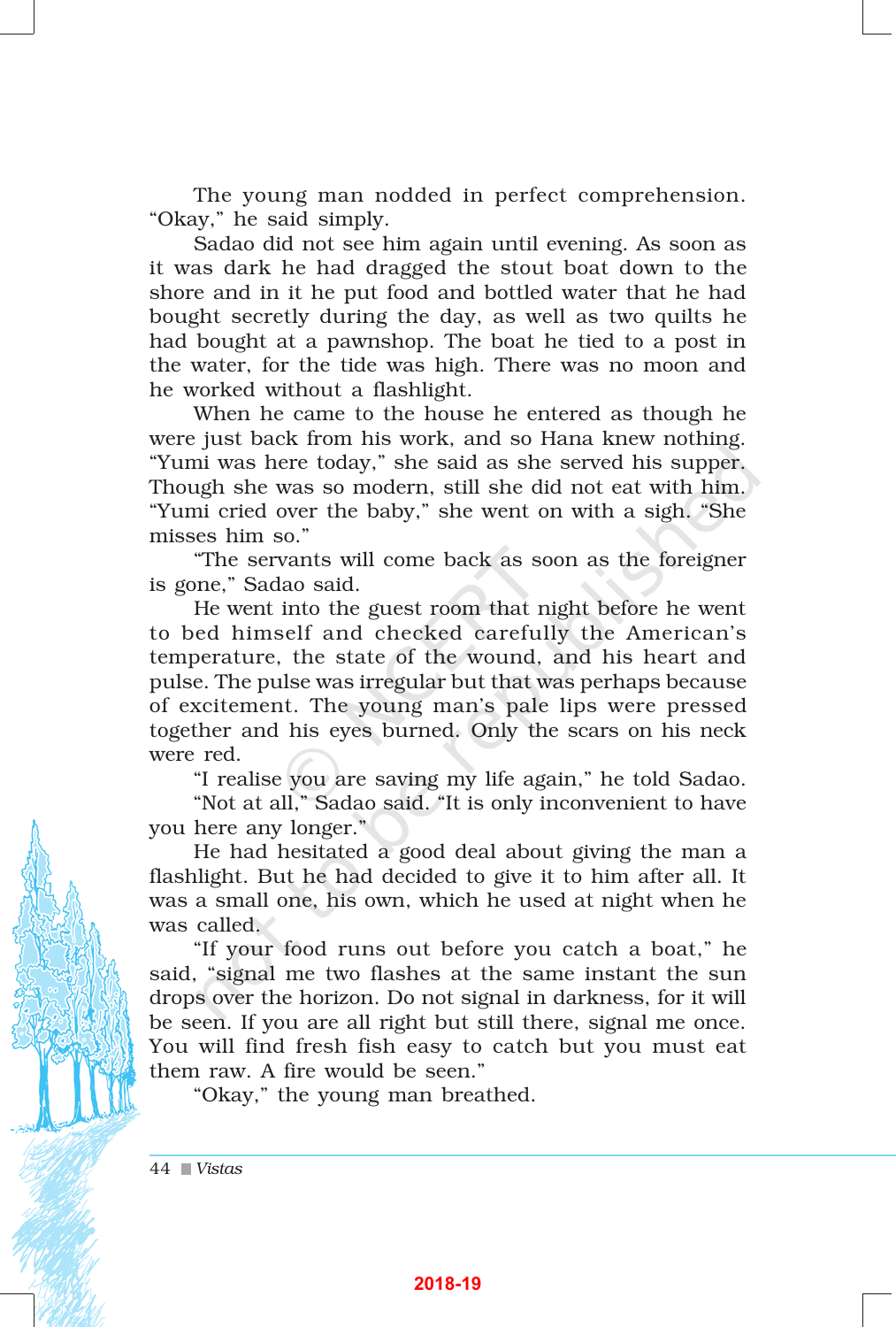He was dressed now in the Japanese clothes which Sadao had given him, and at the last moment Sadao wrapped a black cloth about his blond head.

"Now," Sadao said.

The young American, without a word, shook Sadao's hand warmly, and then walked quite well across the floor and down the step into the darkness of the garden. Once — twice... Sadao saw his light flash to find his way. But that would not be suspected. He waited until from the shore there was one more flash. Then he closed the partition. That night he slept.

"You say the man escaped?" the General asked faintly. He had been operated upon a week before, an emergency operation to which Sadao had been called in the night. For twelve hours Sadao had not been sure the General would live. The gall bladder was much involved. Then the old man had begun to breathe deeply again and to demand food. Sadao had not been able to ask about the assassins. So far as he knew they had never come. The servants had returned and Yumi had cleaned the guest room thoroughly and had burned sulphur in it to get the white man's smell out of it. Nobody said anything. Only the gardener was cross because he had got behind with his chrysanthemums.

But after a week Sadao felt the General was well enough to be spoken to about the prisoner.

"Yes, Excellency, he escaped," Sadao now said. He coughed, signifying that he had not said all he might have

said, but was unwilling to disturb the General further. But the old man opened his eyes suddenly.

"That prisoner," he said with some energy, "did I not promise you I would kill him for you?"

*The Enemy* ■ 45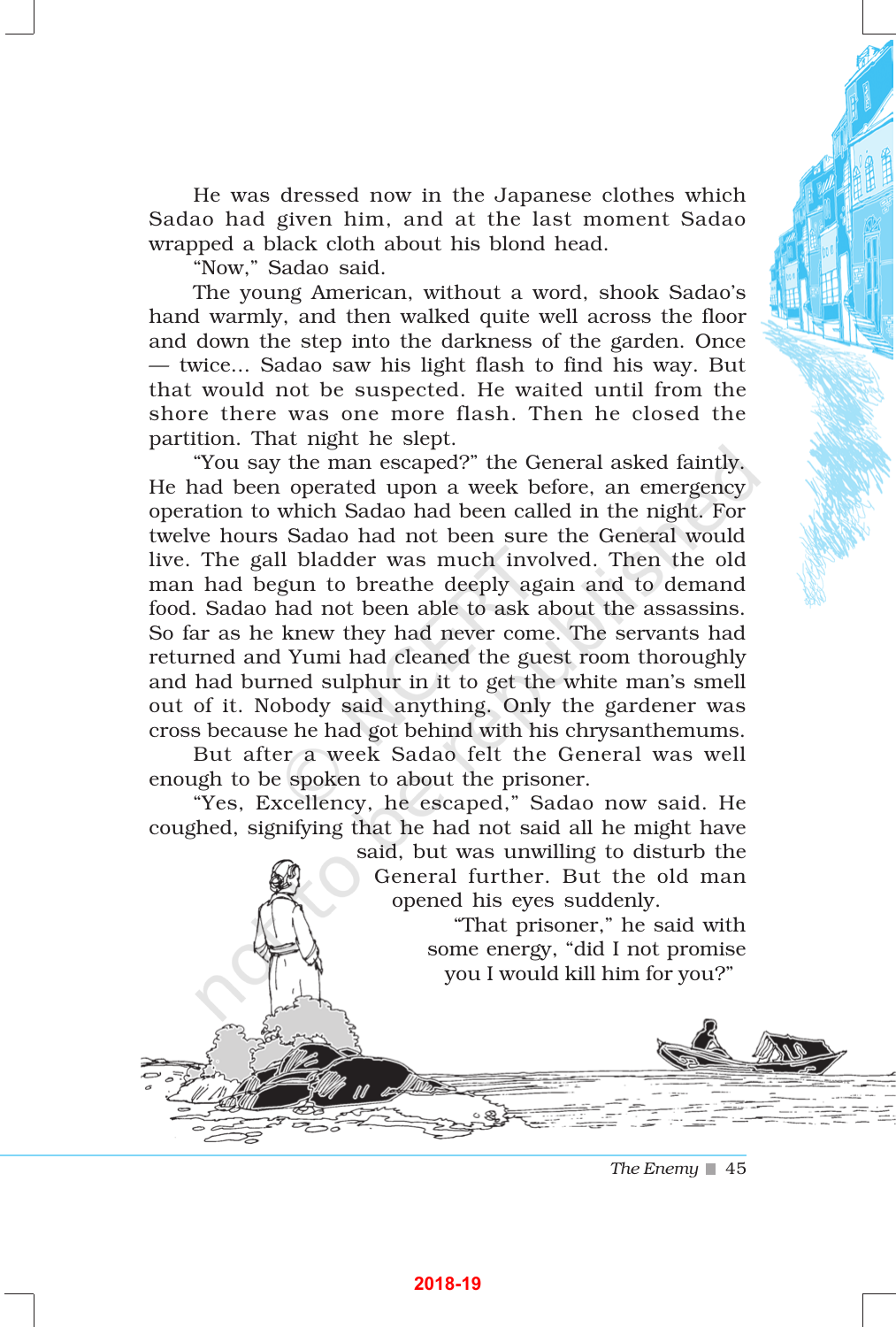"You did, Excellency," Sadao said.

"Well, well!" the old man said in a tone of amazement, "so I did! But you see, I was suffering a good deal. The truth is, I thought of nothing but myself. In short, I forgot my promise to you."

"I wondered, Your Excellency," Sadao murmured.

"It was certainly very careless of me," the General said. "But you understand it was not lack of patriotism or dereliction of duty." He looked anxiously at his doctor. "If the matter should come out you would understand that, wouldn't you?"

"Certainly, Your Excellency," Sadao said. He suddenly comprehended that the General was in the palm of his hand and that as a consequence he himself was perfectly safe. "I can swear to your loyalty, Excellency," he said to the old General, "and to your zeal against the enemy."

"You are a good man," the General murmured and closed his eyes." "You will be rewarded."

But Sadao, searching the spot of black in the twilighted sea that night, had his reward. There was no prick of light in the dusk. No one was on the island. His prisoner was gone — safe, doubtless, for he had warned him to wait only for a Korean fishing boat.

He stood for a moment on the veranda, gazing out to the sea from whence the young man had come that other night. And into his mind, although without reason, there came other white faces he had known — the professor at whose house he had met Hana, a dull man, and his wife had been a silly talkative woman, in spite of her wish to be kind. He remembered his old teacher of anatomy, who had been so insistent on mercy with the knife, and then he remembered the face of his fat and slatternly landlady. He had had great difficulty in finding a place to live in America because he was a Japanese. The Americans were full of prejudice and it had been bitter to live in it, knowing himself their superior. How he had despised the ignorant and dirty old woman who had at last consented to house him in her miserable home! He had once tried to be grateful to her because she had in his last year nursed him through